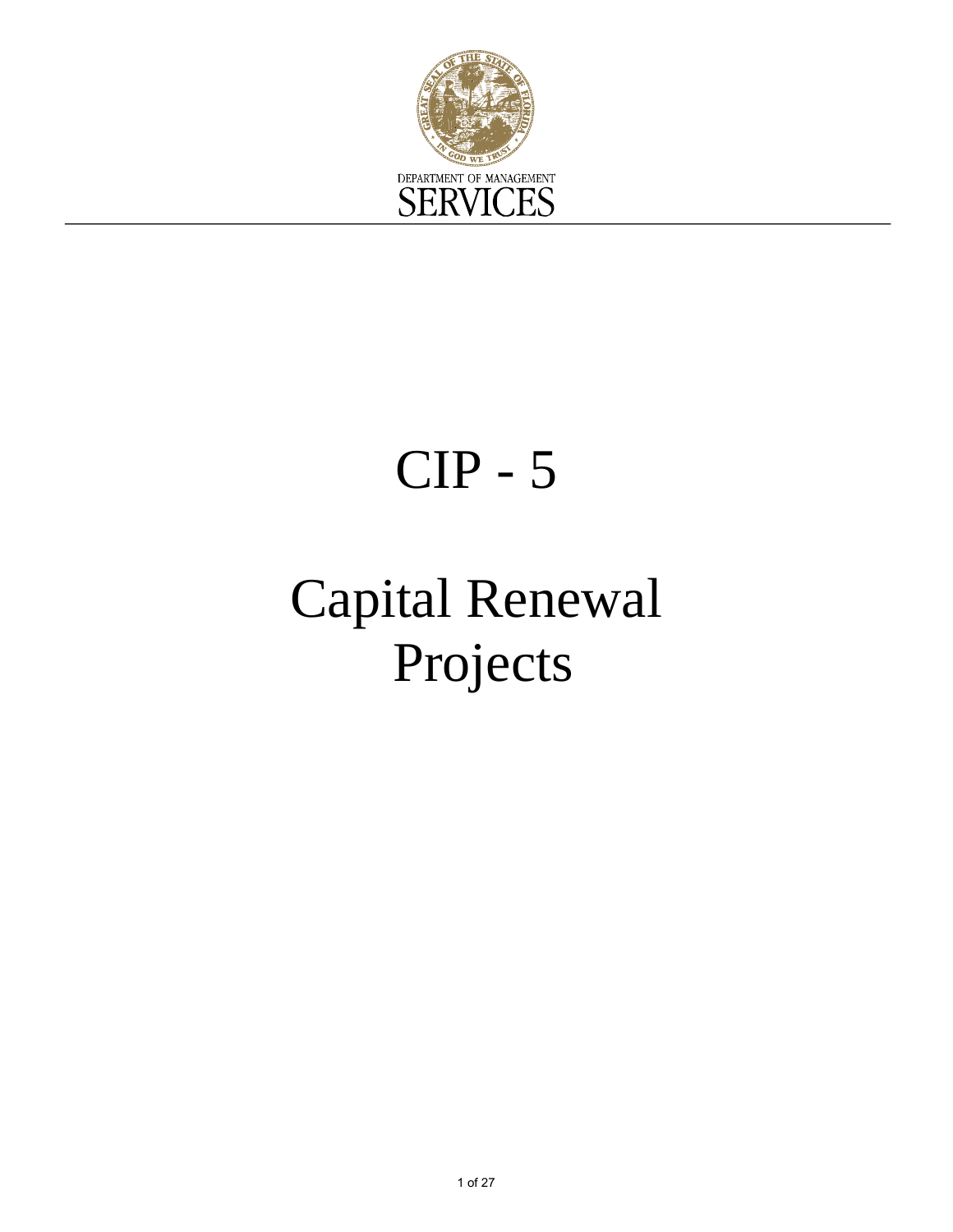|                                                                                                                                                                            | Agency:                                               | <b>Dept. of Management Services</b>                                                                                                                                                                                                                          |                          |                                          |                                        | LAS/PBS Budget Entity Code:                            | 72400100                                             |                                    |                         |
|----------------------------------------------------------------------------------------------------------------------------------------------------------------------------|-------------------------------------------------------|--------------------------------------------------------------------------------------------------------------------------------------------------------------------------------------------------------------------------------------------------------------|--------------------------|------------------------------------------|----------------------------------------|--------------------------------------------------------|------------------------------------------------------|------------------------------------|-------------------------|
|                                                                                                                                                                            | Service:                                              | Real Estate Development & Mgt.                                                                                                                                                                                                                               |                          |                                          |                                        | Appropriation Category Code:                           | 081400                                               |                                    |                         |
|                                                                                                                                                                            |                                                       | <b>Code and Licensure Corrections</b>                                                                                                                                                                                                                        |                          |                                          |                                        | <b>Agency Priority:</b>                                | $\overline{2}$                                       |                                    |                         |
|                                                                                                                                                                            | Project Title:                                        | <b>Group -- Life Safety</b>                                                                                                                                                                                                                                  |                          |                                          |                                        | <b>LRPP Narrative Page:</b>                            | N/A                                                  |                                    |                         |
| To be constructed by:                                                                                                                                                      |                                                       |                                                                                                                                                                                                                                                              |                          |                                          |                                        |                                                        |                                                      |                                    |                         |
| <b>Level of Aggregation:</b>                                                                                                                                               |                                                       |                                                                                                                                                                                                                                                              |                          |                                          |                                        |                                                        |                                                      |                                    |                         |
| <b>X</b> Service                                                                                                                                                           |                                                       |                                                                                                                                                                                                                                                              |                          |                                          |                                        |                                                        |                                                      |                                    |                         |
|                                                                                                                                                                            |                                                       |                                                                                                                                                                                                                                                              |                          |                                          |                                        | <b>NAME</b>                                            |                                                      |                                    | N                       |
|                                                                                                                                                                            |                                                       | Major Repair Project? (Y/N) (If Yes, complete Parts A, D & E; if No, complete Parts A, B & C)                                                                                                                                                                |                          |                                          |                                        |                                                        |                                                      |                                    |                         |
| Critical Need? (Y/N) (If Yes, all funding must be requested in the first two fiscal years)<br>PARTA: SYSTEM IDENTIFICATION ENERGY ENERGY TO THE RESERVE THE RESERVE TO THE |                                                       |                                                                                                                                                                                                                                                              |                          |                                          |                                        |                                                        |                                                      |                                    |                         |
| <b>BUILDING SYSTEM GROUP</b>                                                                                                                                               |                                                       |                                                                                                                                                                                                                                                              |                          |                                          | CENTRAL UTILITY SYSTEM GROUP           |                                                        |                                                      | <b>CODE AND LICENSURE</b>          |                         |
| Annual group request? _____                                                                                                                                                |                                                       |                                                                                                                                                                                                                                                              |                          |                                          | Annual group request? _____            |                                                        |                                                      | <b>CORRECTION GROUPS</b>           |                         |
| electrical<br>envelope                                                                                                                                                     | $(BE)$ <sub>______</sub><br>$(BX)$ <sub>______</sub>  |                                                                                                                                                                                                                                                              |                          | cogeneration<br>cooling gen./distrib.    |                                        | $(UG)$ <sub>_______</sub><br>$(UC)$ <sub>_______</sub> |                                                      | Licensure<br>Annual request? _____ | $(LC)$ <sub>_____</sub> |
| interior                                                                                                                                                                   | (BI)                                                  |                                                                                                                                                                                                                                                              |                          | electric distrib.                        |                                        |                                                        |                                                      |                                    |                         |
| mechanical<br>plumbing                                                                                                                                                     | $(BP)$ <sub>_______</sub>                             |                                                                                                                                                                                                                                                              | landfill                 | heating gen./distrib.                    |                                        | ${\rm (UH)} \xrightarrow{\phantom{a}}$                 |                                                      | Life Safety<br>Annual request? Yes | $(LS)$ $X$              |
| roof<br>site                                                                                                                                                               | $(BR)$ <sub>_______</sub><br>$(BG)$ <sub>______</sub> |                                                                                                                                                                                                                                                              |                          | water treat./distrib.<br>waste treatment |                                        | $(US)$ <sub>______</sub>                               |                                                      | Handicapped (LH) _____             |                         |
| special<br>structural                                                                                                                                                      | $(BD)$ <sub>______</sub><br>(BS)                      |                                                                                                                                                                                                                                                              |                          |                                          |                                        |                                                        |                                                      | Annual request? _____              |                         |
|                                                                                                                                                                            |                                                       |                                                                                                                                                                                                                                                              |                          |                                          |                                        |                                                        |                                                      | Environmental (LE) _____           |                         |
| Annual request? _____<br>SPECIAL SYSTEM GROUP<br><b>CAMPUS SYSTEM GROUP</b>                                                                                                |                                                       |                                                                                                                                                                                                                                                              |                          |                                          |                                        |                                                        |                                                      |                                    |                         |
|                                                                                                                                                                            |                                                       | Annual group request? ____                                                                                                                                                                                                                                   |                          |                                          |                                        | Annual group request? _____                            |                                                      |                                    |                         |
|                                                                                                                                                                            | storage tanks                                         | energy conservation (SC) ______                                                                                                                                                                                                                              | $(BX)$ <sub>______</sub> |                                          | drainage/grounds<br>road system paving |                                                        | $(CG)$ <sub>______</sub><br>$(CR)$ <sub>______</sub> |                                    |                         |
|                                                                                                                                                                            |                                                       |                                                                                                                                                                                                                                                              |                          |                                          | other paving                           |                                                        | $(CP)$ <sub>______</sub>                             |                                    |                         |
|                                                                                                                                                                            |                                                       | NOTE: If at least three systems or at least two groups are to be repaired in a single project, it is a MAJOR REPAIR and Part D                                                                                                                               |                          |                                          |                                        |                                                        |                                                      |                                    |                         |
|                                                                                                                                                                            |                                                       | should be used. If three or more systems in a facility group are being repaired in separate projects within one group's general<br>capital renewal request, it is NOT a MAJOR REPAIR and you will answer YES to "annual request" and complete Parts B and C. |                          |                                          |                                        |                                                        |                                                      |                                    |                         |
|                                                                                                                                                                            |                                                       | PART B: PROJECTED FINANCE PLAN FOR FACILITY GROUP REPAIRS, AND SPECIFIED                                                                                                                                                                                     |                          |                                          |                                        |                                                        |                                                      |                                    |                         |
|                                                                                                                                                                            |                                                       | <b>CODE AND LICENSURE CORRECTIONS:</b>                                                                                                                                                                                                                       |                          |                                          |                                        |                                                        |                                                      |                                    |                         |
| Group/System                                                                                                                                                               |                                                       | <b>Fund Code</b>                                                                                                                                                                                                                                             |                          | FY 2013-14                               | FY 2014-15                             | FY 2015-16                                             |                                                      | FY 2016-17 FY 2017-18              |                         |
| <b>Life Safety</b>                                                                                                                                                         |                                                       | 2696                                                                                                                                                                                                                                                         | \$                       | 160,000                                  | 5,600                                  |                                                        |                                                      |                                    |                         |
|                                                                                                                                                                            |                                                       |                                                                                                                                                                                                                                                              |                          |                                          |                                        |                                                        |                                                      |                                    |                         |
|                                                                                                                                                                            |                                                       |                                                                                                                                                                                                                                                              |                          |                                          |                                        |                                                        |                                                      |                                    |                         |
|                                                                                                                                                                            |                                                       |                                                                                                                                                                                                                                                              |                          |                                          |                                        |                                                        |                                                      |                                    |                         |
|                                                                                                                                                                            |                                                       |                                                                                                                                                                                                                                                              |                          |                                          |                                        |                                                        |                                                      |                                    |                         |
|                                                                                                                                                                            |                                                       |                                                                                                                                                                                                                                                              |                          |                                          |                                        |                                                        |                                                      |                                    |                         |
|                                                                                                                                                                            |                                                       |                                                                                                                                                                                                                                                              |                          |                                          |                                        |                                                        |                                                      |                                    |                         |
|                                                                                                                                                                            |                                                       | <b>TOTAL</b>                                                                                                                                                                                                                                                 | \$                       | 160,000                                  | \$5,600                                | \$0                                                    | \$0                                                  | \$0                                |                         |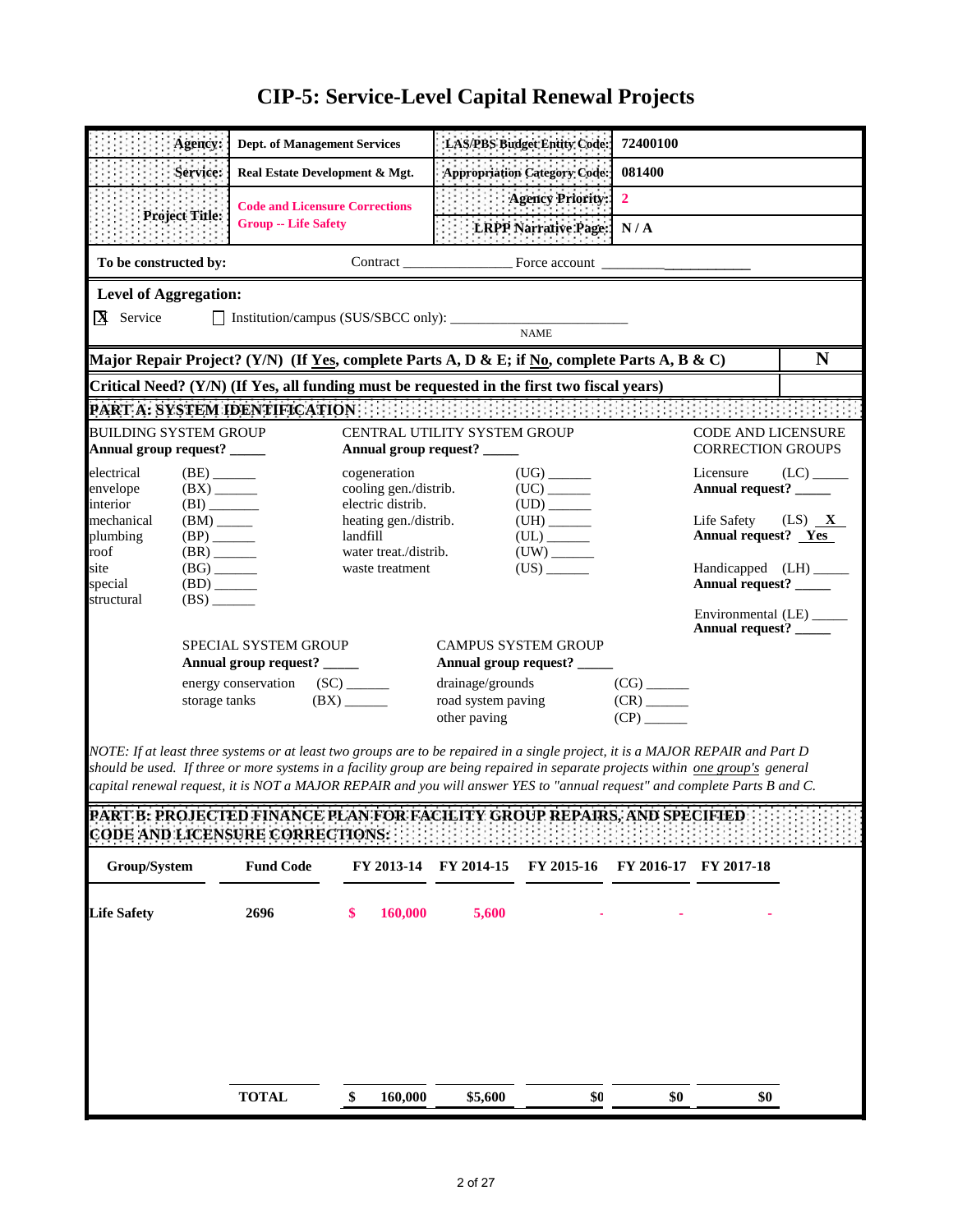|                                                                |                        |                            | PART C: SCHEDULE OF FACILITY GROUP REPAIRS, OR SPECIFIED CODE AND LICENSURE.             |                                       |                                                        |                                  |            |  |
|----------------------------------------------------------------|------------------------|----------------------------|------------------------------------------------------------------------------------------|---------------------------------------|--------------------------------------------------------|----------------------------------|------------|--|
| Project<br><b>Description</b>                                  | <b>DMS</b><br>$Bldg.*$ | <b>Critical</b><br>Routine |                                                                                          |                                       | FY 2013-14 FY 2014-15 FY 2015-16 FY 2016-17 FY 2017-18 |                                  |            |  |
|                                                                |                        |                            |                                                                                          |                                       |                                                        |                                  |            |  |
|                                                                |                        |                            |                                                                                          | <b>SEE ATTACHED SHEETS FOR PART C</b> |                                                        |                                  |            |  |
|                                                                |                        |                            |                                                                                          |                                       |                                                        |                                  |            |  |
|                                                                |                        |                            |                                                                                          |                                       |                                                        |                                  |            |  |
|                                                                |                        |                            | PART D: SCHEDULE OF MAJOR REPAIRS AND COMPONENT FINANCING: And the state of the state of |                                       |                                                        |                                  |            |  |
|                                                                |                        |                            | BUILDING / FACILITY IDENTIFICATION / DESCRIPTION                                         |                                       |                                                        |                                  |            |  |
|                                                                |                        |                            |                                                                                          |                                       |                                                        |                                  | COUNTY     |  |
|                                                                |                        |                            | LRPP NARRATIVE PAGE ON WHICH PROJECT IS DESCRIBED _____________                          |                                       |                                                        |                                  |            |  |
| <b>Schedule of Project Components</b><br>(Component/Fund Code) |                        |                            |                                                                                          | FY 2013-14 FY 2014-15                 | <b>Estimated Expenditures</b>                          | FY 2015-16 FY 2016-17 FY 2017-18 |            |  |
|                                                                |                        |                            |                                                                                          |                                       |                                                        |                                  |            |  |
|                                                                |                        |                            |                                                                                          |                                       |                                                        |                                  |            |  |
|                                                                |                        |                            |                                                                                          |                                       |                                                        |                                  |            |  |
|                                                                |                        |                            |                                                                                          |                                       |                                                        |                                  |            |  |
|                                                                |                        |                            |                                                                                          |                                       |                                                        |                                  |            |  |
|                                                                |                        |                            |                                                                                          |                                       |                                                        |                                  |            |  |
|                                                                |                        |                            |                                                                                          |                                       |                                                        |                                  |            |  |
|                                                                |                        |                            |                                                                                          |                                       |                                                        |                                  |            |  |
| Total: All Costs by Fund Code                                  |                        | <b>Fund Code</b>           | FY 2013-14                                                                               | FY 2014-15                            | FY 2015-16                                             | FY 2016-17                       | FY 2017-18 |  |
|                                                                |                        |                            |                                                                                          |                                       |                                                        |                                  |            |  |
|                                                                |                        | <b>TOTAL</b>               |                                                                                          |                                       |                                                        |                                  |            |  |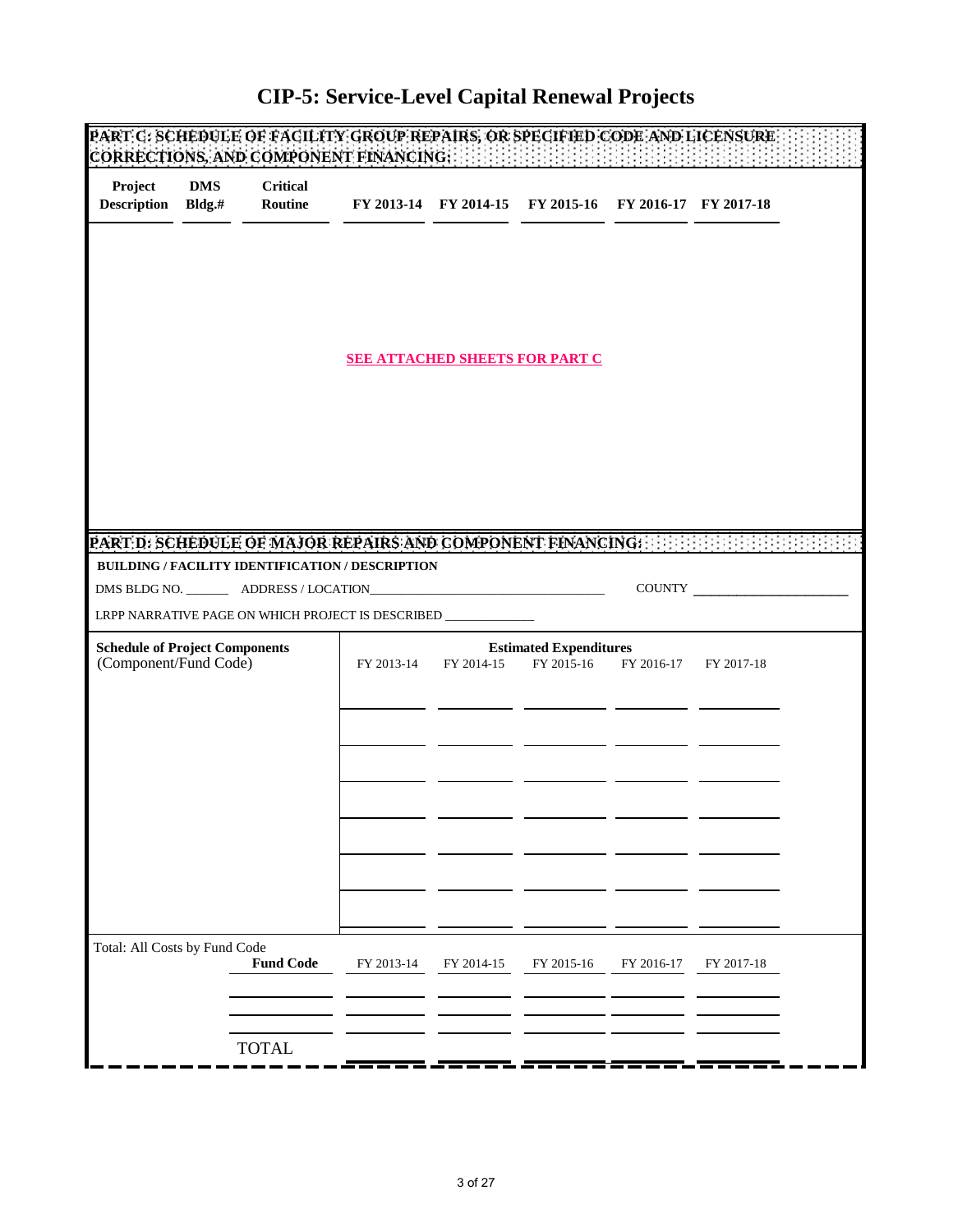| <b>Incremental Facility</b><br>Fund<br><b>Maintenance Costs</b><br>Code<br>FY 2013-14<br>FY 2014-15<br>FY 2015-16<br>FY 2016-17<br>FY 2017-18<br>Salaries & Benefits<br><b>SUBTOTAL</b><br><b>OPS</b><br><b>SUBTOTAL</b><br>Expenses<br><b>SUBTOTAL</b><br>Other (specify)<br><b>SUBTOTAL</b><br><b>Fund Totals</b><br><b>TOTAL</b><br><b>Utility Costs</b><br>Other (specify) | PART E: COST EFFICIENCIES ANTICIPATED FROM MAJOR REPAIRS: |              |  |  | 医性肾炎 |
|--------------------------------------------------------------------------------------------------------------------------------------------------------------------------------------------------------------------------------------------------------------------------------------------------------------------------------------------------------------------------------|-----------------------------------------------------------|--------------|--|--|------|
|                                                                                                                                                                                                                                                                                                                                                                                |                                                           |              |  |  |      |
|                                                                                                                                                                                                                                                                                                                                                                                |                                                           |              |  |  |      |
|                                                                                                                                                                                                                                                                                                                                                                                |                                                           |              |  |  |      |
| <b>Incremental</b>                                                                                                                                                                                                                                                                                                                                                             |                                                           |              |  |  |      |
|                                                                                                                                                                                                                                                                                                                                                                                |                                                           |              |  |  |      |
|                                                                                                                                                                                                                                                                                                                                                                                |                                                           |              |  |  |      |
|                                                                                                                                                                                                                                                                                                                                                                                |                                                           |              |  |  |      |
|                                                                                                                                                                                                                                                                                                                                                                                |                                                           |              |  |  |      |
|                                                                                                                                                                                                                                                                                                                                                                                |                                                           |              |  |  |      |
|                                                                                                                                                                                                                                                                                                                                                                                |                                                           |              |  |  |      |
|                                                                                                                                                                                                                                                                                                                                                                                |                                                           |              |  |  |      |
|                                                                                                                                                                                                                                                                                                                                                                                |                                                           |              |  |  |      |
|                                                                                                                                                                                                                                                                                                                                                                                |                                                           |              |  |  |      |
|                                                                                                                                                                                                                                                                                                                                                                                |                                                           | <b>TOTAL</b> |  |  |      |

*Office of Policy and Budget - July 2012*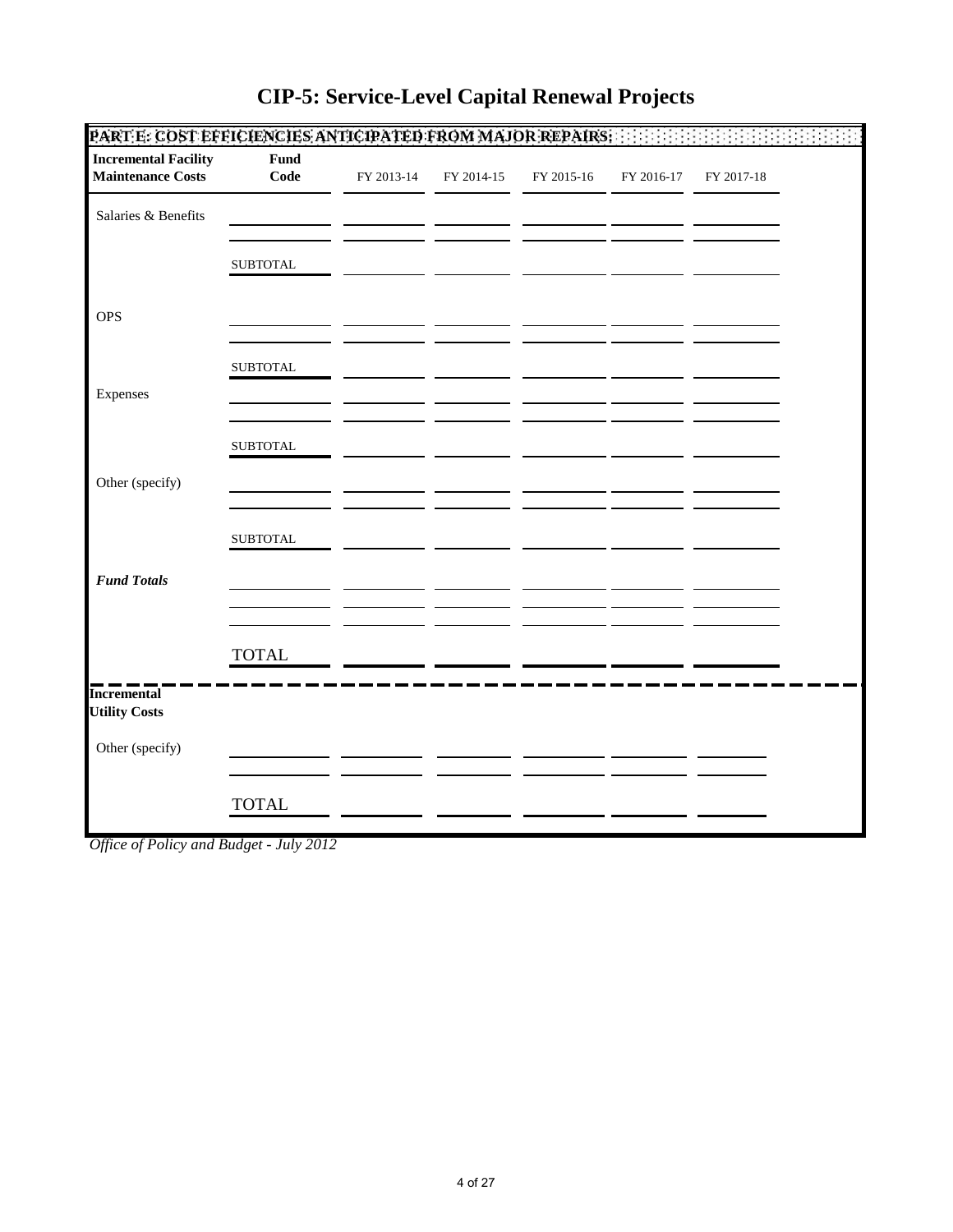|                                                                                      | CIP: Service-Level Capital Renewal Projects -- Part C<br>FY 2013-18 Schedule of Projects |    |             |          |                                             |                   |                  |  |  |  |
|--------------------------------------------------------------------------------------|------------------------------------------------------------------------------------------|----|-------------|----------|---------------------------------------------|-------------------|------------------|--|--|--|
| Department of Management Services -- Division of Real Estate Development and Managem |                                                                                          |    |             |          |                                             |                   |                  |  |  |  |
| <b>Building System:</b><br><b>LAS/PBS Budget Entity:</b>                             | LS<br>081400                                                                             |    | Life Safety |          |                                             | Fund:<br>Printed: | 2696<br>08/28/12 |  |  |  |
| Appropriation Category                                                               | 081400                                                                                   | LS |             |          |                                             | Page:             | $1$ of $1$       |  |  |  |
| Building and Project                                                                 |                                                                                          |    |             |          | FY 2013-14 FY 2014-15 FY 2015-16 FY 2016-17 |                   | FY 2017-18       |  |  |  |
| DIMICK BUILDING (REGIONAL SERVICE CENTER)                                            |                                                                                          |    |             |          |                                             |                   |                  |  |  |  |
| RPL AND ADD RAILING AT DOCK<br>A-00776BQ-14AJP04/27/99                               |                                                                                          |    | $\Omega$    | 5.600    | $\Omega$                                    | $\Omega$          | $\Omega$         |  |  |  |
| JACKSONVILLE RSC A                                                                   |                                                                                          |    |             |          |                                             |                   |                  |  |  |  |
| FIRE ALARM SYSTEM REPLACEMENT<br>A-03027BQ-01DMS03/24/10                             |                                                                                          |    | 40,000      | $\Omega$ | $\Omega$                                    | $\Omega$          | $\Omega$         |  |  |  |
| JACKSONVILLE RSC B                                                                   |                                                                                          |    |             |          |                                             |                   |                  |  |  |  |
| FIRE ALARM SYSTEM REPLACEMENT<br>A-03616BQ-01DMS03/24/10                             |                                                                                          |    | 40,000      | $\Omega$ | $\Omega$                                    | $\Omega$          | $\Omega$         |  |  |  |
| JACKSONVILLE RSC CAFETERIA (BLDG. D)                                                 |                                                                                          |    |             |          |                                             |                   |                  |  |  |  |
| FIRE ALARM SYSTEM REPLACEMENT<br>A-03618BQ-01DMS03/24/10                             |                                                                                          |    | 40,000      | $\Omega$ | $\Omega$                                    | $\Omega$          | $\Omega$         |  |  |  |
| JACKSONVILLE RSC ENERGY PLANT                                                        |                                                                                          |    |             |          |                                             |                   |                  |  |  |  |
| FIRE ALARM SYSTEM REPLACEMENT<br>A-03617BQ-01DMS03/24/10                             |                                                                                          |    | 40,000      | $\Omega$ | $\Omega$                                    | $\Omega$          | $\Omega$         |  |  |  |
| Projects Total                                                                       |                                                                                          |    | 160,000     | 5,600    | $\Omega$                                    | $\Omega$          | $\mathbf 0$      |  |  |  |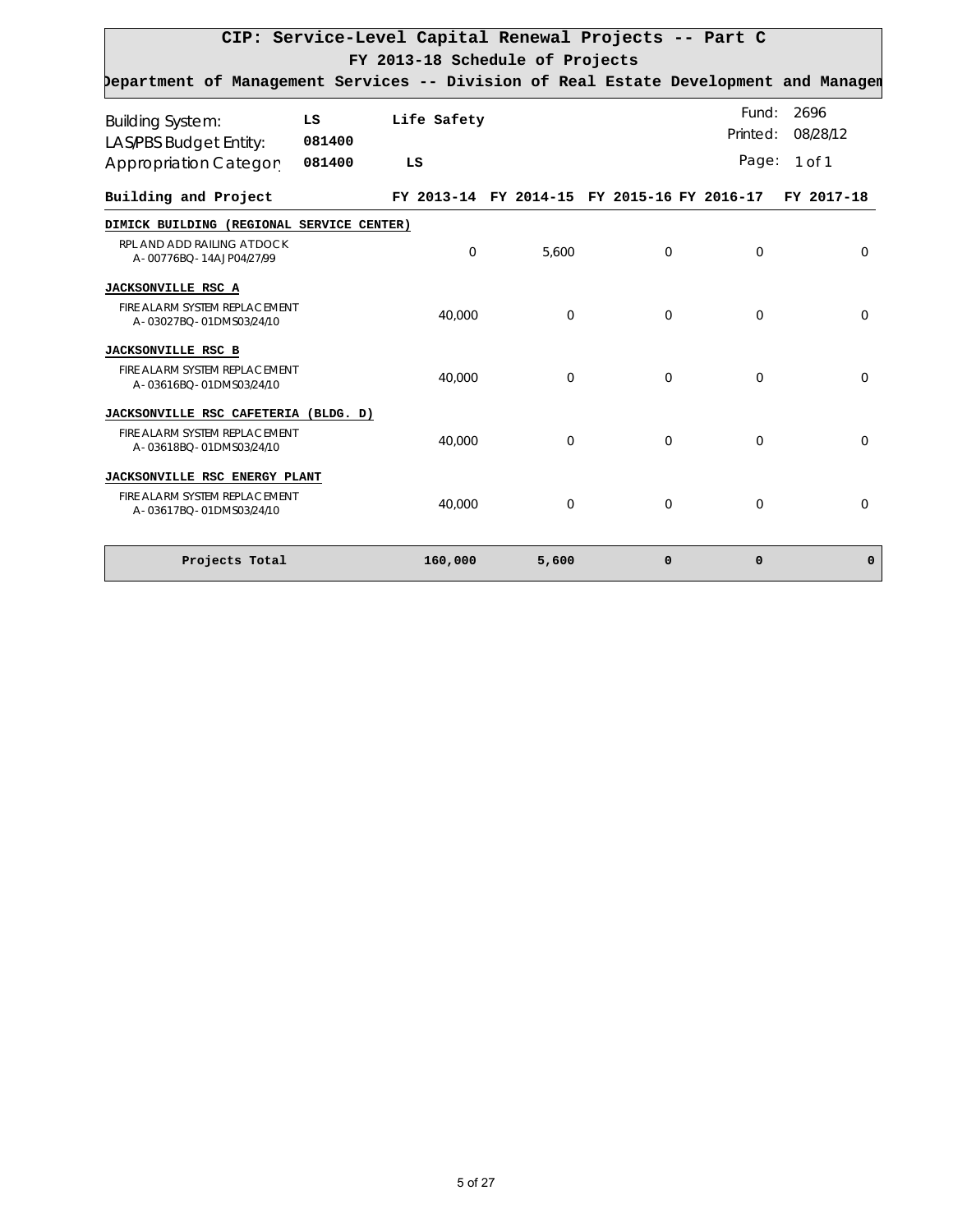|                                                                                                                                                                                                                                                                                                                                                                                                                                                                                                                    | Agency:                                                                                                                   | <b>Dept. of Management Services</b>                                                                   |                                          |                                    | LAS/PBS Budget Entity Code:         | 72400100                  |                                     |                         |  |
|--------------------------------------------------------------------------------------------------------------------------------------------------------------------------------------------------------------------------------------------------------------------------------------------------------------------------------------------------------------------------------------------------------------------------------------------------------------------------------------------------------------------|---------------------------------------------------------------------------------------------------------------------------|-------------------------------------------------------------------------------------------------------|------------------------------------------|------------------------------------|-------------------------------------|---------------------------|-------------------------------------|-------------------------|--|
|                                                                                                                                                                                                                                                                                                                                                                                                                                                                                                                    | Service:                                                                                                                  | Real Estate Development & Mgt.                                                                        |                                          |                                    | <b>Appropriation Category Code:</b> | 081010                    |                                     |                         |  |
|                                                                                                                                                                                                                                                                                                                                                                                                                                                                                                                    |                                                                                                                           | <b>Code and Licensure Corrections</b>                                                                 |                                          |                                    | <b>Agency Priority:</b>             | $\mathbf{3}$              |                                     |                         |  |
| <b>Project Title:</b>                                                                                                                                                                                                                                                                                                                                                                                                                                                                                              |                                                                                                                           | <b>Group -- ADA / Handicapped</b>                                                                     |                                          |                                    | <b>LRPP Narrative Page:</b>         | N/A                       |                                     |                         |  |
| To be constructed by:                                                                                                                                                                                                                                                                                                                                                                                                                                                                                              |                                                                                                                           |                                                                                                       |                                          |                                    |                                     |                           |                                     |                         |  |
| <b>Level of Aggregation:</b>                                                                                                                                                                                                                                                                                                                                                                                                                                                                                       |                                                                                                                           |                                                                                                       |                                          |                                    |                                     |                           |                                     |                         |  |
| <b>X</b> Service                                                                                                                                                                                                                                                                                                                                                                                                                                                                                                   |                                                                                                                           | Institution/campus (SUS/SBCC only): __________                                                        |                                          |                                    | <b>NAME</b>                         |                           |                                     |                         |  |
|                                                                                                                                                                                                                                                                                                                                                                                                                                                                                                                    |                                                                                                                           |                                                                                                       |                                          |                                    |                                     |                           |                                     | N                       |  |
|                                                                                                                                                                                                                                                                                                                                                                                                                                                                                                                    |                                                                                                                           | Major Repair Project? (Y/N) (If <u>Yes</u> , complete Parts A, D & E; if No, complete Parts A, B & C) |                                          |                                    |                                     |                           |                                     | Y                       |  |
| Critical Need? (Y/N) (If Yes, all funding must be requested in the first two fiscal years)<br>PARTA: SYSTEM IDENTIFICATION:                                                                                                                                                                                                                                                                                                                                                                                        |                                                                                                                           |                                                                                                       |                                          |                                    |                                     |                           |                                     |                         |  |
| <b>BUILDING SYSTEM GROUP</b>                                                                                                                                                                                                                                                                                                                                                                                                                                                                                       |                                                                                                                           |                                                                                                       |                                          | CENTRAL UTILITY SYSTEM GROUP       |                                     |                           | <b>CODE AND LICENSURE</b>           |                         |  |
| Annual group request? _____                                                                                                                                                                                                                                                                                                                                                                                                                                                                                        |                                                                                                                           |                                                                                                       |                                          | Annual group request? _____        |                                     |                           | <b>CORRECTION GROUPS</b>            |                         |  |
| electrical<br>$(BE)$ <sub>_______</sub><br>cogeneration<br>Licensure<br>cooling gen./distrib.<br>$(BX)$ <sub>______</sub>                                                                                                                                                                                                                                                                                                                                                                                          |                                                                                                                           |                                                                                                       |                                          |                                    |                                     |                           |                                     | $(LC)$ <sub>_____</sub> |  |
| envelope<br>interior                                                                                                                                                                                                                                                                                                                                                                                                                                                                                               | (BI)                                                                                                                      |                                                                                                       | electric distrib.                        |                                    | $(UC)$ <sub>______</sub>            |                           | Annual request? _____               |                         |  |
| mechanical<br>plumbing                                                                                                                                                                                                                                                                                                                                                                                                                                                                                             | $(BM)$ <sub>_____</sub><br>$(BP)$ <sub>_______</sub>                                                                      |                                                                                                       | heating gen./distrib.<br>landfill        |                                    | (UH)<br>$(UL)$ <sub>______</sub>    |                           | Life Safety<br>Annual request? ____ | $(LS)$ <sub>_____</sub> |  |
| roof<br>site                                                                                                                                                                                                                                                                                                                                                                                                                                                                                                       | $(BR)$ <sub>_______</sub>                                                                                                 |                                                                                                       | water treat./distrib.<br>waste treatment |                                    | $(US)$ <sub>____</sub>              |                           | Handicapped (LH) $X$                |                         |  |
| special                                                                                                                                                                                                                                                                                                                                                                                                                                                                                                            | $\left( \mathrm{B}\mathrm{G}\right) _{\underline{\hspace{1cm}\hspace{1cm}\dots\hspace{1cm}}}$<br>$(BD)$ <sub>______</sub> |                                                                                                       |                                          |                                    |                                     |                           | Annual request? Yes                 |                         |  |
| structural                                                                                                                                                                                                                                                                                                                                                                                                                                                                                                         | $(BS)$ <sub>_______</sub>                                                                                                 |                                                                                                       |                                          |                                    |                                     |                           | Environmental (LE) _____            |                         |  |
| Annual request? _____                                                                                                                                                                                                                                                                                                                                                                                                                                                                                              |                                                                                                                           |                                                                                                       |                                          |                                    |                                     |                           |                                     |                         |  |
| SPECIAL SYSTEM GROUP<br><b>CAMPUS SYSTEM GROUP</b><br>Annual group request? _____<br>Annual group request? _____                                                                                                                                                                                                                                                                                                                                                                                                   |                                                                                                                           |                                                                                                       |                                          |                                    |                                     |                           |                                     |                         |  |
|                                                                                                                                                                                                                                                                                                                                                                                                                                                                                                                    |                                                                                                                           | energy conservation (SC) _____                                                                        |                                          | drainage/grounds                   |                                     | $(CG)$ <sub>_______</sub> |                                     |                         |  |
|                                                                                                                                                                                                                                                                                                                                                                                                                                                                                                                    | storage tanks                                                                                                             |                                                                                                       | $(BX)$ <sub>______</sub>                 | road system paving<br>other paving |                                     | $(CR)$ <sub>______</sub>  |                                     |                         |  |
| NOTE: If at least three systems or at least two groups are to be repaired in a single project, it is a MAJOR REPAIR and Part D<br>should be used. If three or more systems in a facility group are being repaired in separate projects within one group's general<br>capital renewal request, it is NOT a MAJOR REPAIR and you will answer YES to "annual request" and complete Parts B and C.<br>PART R-PROJECTED FINANCE PLANFOR EACTLITY GROUP REPAIRS. AND SPECIFIED<br><b>CODE AND LICENSURE CORRECTIONS:</b> |                                                                                                                           |                                                                                                       |                                          |                                    |                                     |                           |                                     |                         |  |
| Group/System                                                                                                                                                                                                                                                                                                                                                                                                                                                                                                       |                                                                                                                           | <b>Fund Code</b>                                                                                      | FY 2013-14                               | FY 2014-15                         | FY 2015-16                          |                           | FY 2016-17 FY 2017-18               |                         |  |
| <b>Handicapped</b>                                                                                                                                                                                                                                                                                                                                                                                                                                                                                                 |                                                                                                                           | 2696                                                                                                  | 1,000,000<br>\$                          | \$1,000,000                        | 1,000,000<br>B                      | \$1,000,000               | \$1,000,000                         |                         |  |
|                                                                                                                                                                                                                                                                                                                                                                                                                                                                                                                    |                                                                                                                           |                                                                                                       |                                          |                                    |                                     |                           |                                     |                         |  |
|                                                                                                                                                                                                                                                                                                                                                                                                                                                                                                                    |                                                                                                                           |                                                                                                       |                                          |                                    |                                     |                           |                                     |                         |  |
|                                                                                                                                                                                                                                                                                                                                                                                                                                                                                                                    |                                                                                                                           |                                                                                                       |                                          |                                    |                                     |                           |                                     |                         |  |
|                                                                                                                                                                                                                                                                                                                                                                                                                                                                                                                    |                                                                                                                           |                                                                                                       |                                          |                                    |                                     |                           |                                     |                         |  |
|                                                                                                                                                                                                                                                                                                                                                                                                                                                                                                                    |                                                                                                                           |                                                                                                       |                                          |                                    |                                     |                           |                                     |                         |  |
|                                                                                                                                                                                                                                                                                                                                                                                                                                                                                                                    |                                                                                                                           |                                                                                                       |                                          |                                    |                                     |                           |                                     |                         |  |
|                                                                                                                                                                                                                                                                                                                                                                                                                                                                                                                    |                                                                                                                           | <b>TOTAL</b>                                                                                          | \$1,000,000                              | \$1,000,000                        | \$1,000,000                         | \$1,000,000               | \$1,000,000                         |                         |  |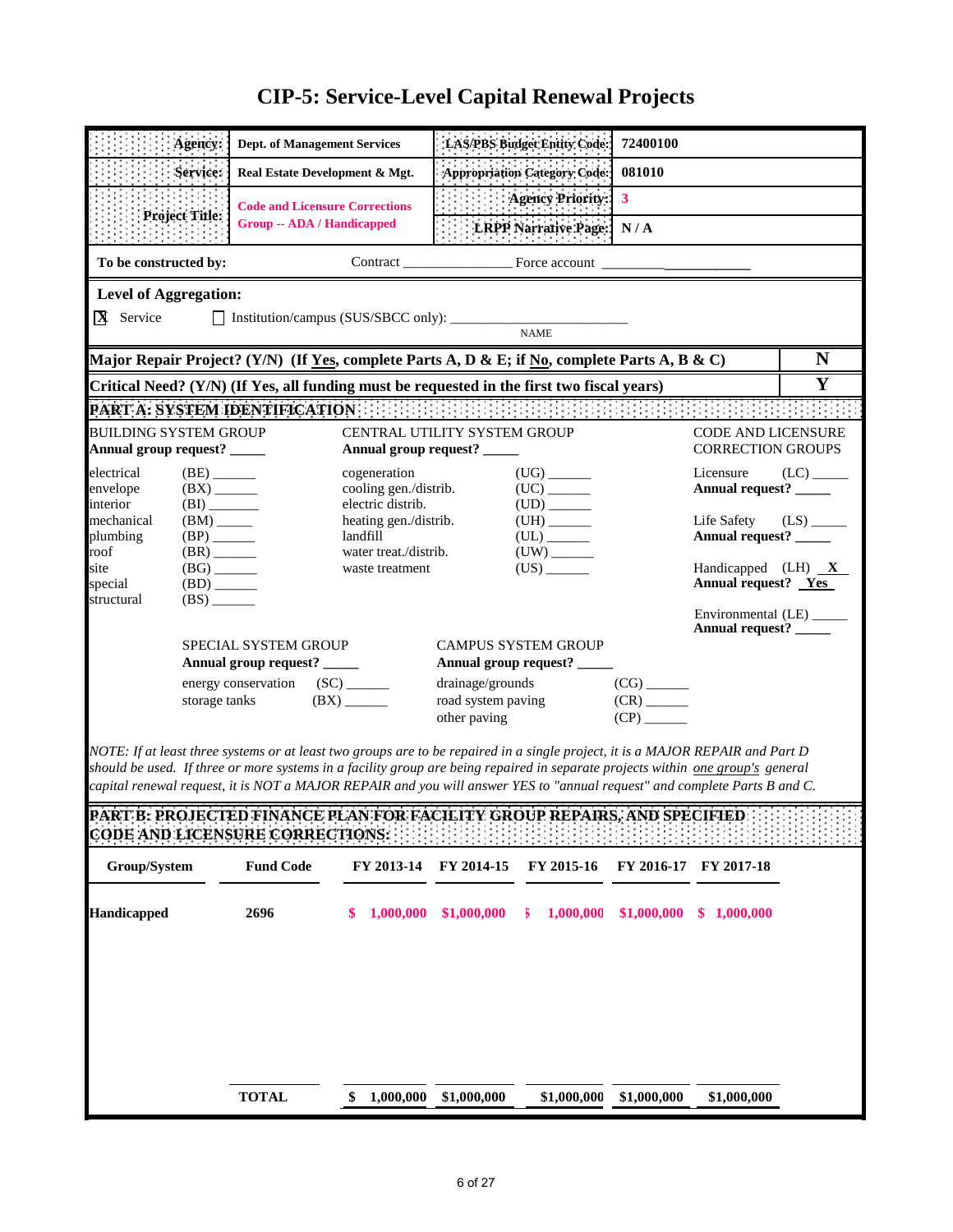| <b>DMS</b><br><b>Critical</b><br>Project<br>$Bldg.*$<br><b>Description</b><br>Routine<br>FY 2013-14 FY 2014-15 FY 2015-16 FY 2016-17 FY 2017-18<br><b>SEE ATTACHED SHEET FOR PART C</b> |  |  |  |  |  |  |
|-----------------------------------------------------------------------------------------------------------------------------------------------------------------------------------------|--|--|--|--|--|--|
|                                                                                                                                                                                         |  |  |  |  |  |  |
|                                                                                                                                                                                         |  |  |  |  |  |  |
|                                                                                                                                                                                         |  |  |  |  |  |  |
|                                                                                                                                                                                         |  |  |  |  |  |  |
| PART D: SCHEDULE OF MAJOR REPAIRS AND COMPONENT FINANCING: And the state of the state of                                                                                                |  |  |  |  |  |  |
| BUILDING / FACILITY IDENTIFICATION / DESCRIPTION                                                                                                                                        |  |  |  |  |  |  |
| COUNTY                                                                                                                                                                                  |  |  |  |  |  |  |
| LRPP NARRATIVE PAGE ON WHICH PROJECT IS DESCRIBED _____________                                                                                                                         |  |  |  |  |  |  |
| <b>Schedule of Project Components</b><br><b>Estimated Expenditures</b>                                                                                                                  |  |  |  |  |  |  |
| (Component/Fund Code)<br>FY 2013-14 FY 2014-15<br>FY 2015-16 FY 2016-17 FY 2017-18                                                                                                      |  |  |  |  |  |  |
|                                                                                                                                                                                         |  |  |  |  |  |  |
|                                                                                                                                                                                         |  |  |  |  |  |  |
|                                                                                                                                                                                         |  |  |  |  |  |  |
|                                                                                                                                                                                         |  |  |  |  |  |  |
|                                                                                                                                                                                         |  |  |  |  |  |  |
|                                                                                                                                                                                         |  |  |  |  |  |  |
|                                                                                                                                                                                         |  |  |  |  |  |  |
|                                                                                                                                                                                         |  |  |  |  |  |  |
|                                                                                                                                                                                         |  |  |  |  |  |  |
| Total: All Costs by Fund Code<br><b>Fund Code</b><br>FY 2013-14<br>FY 2014-15<br>FY 2015-16<br>FY 2016-17<br>FY 2017-18                                                                 |  |  |  |  |  |  |
|                                                                                                                                                                                         |  |  |  |  |  |  |
| <b>TOTAL</b>                                                                                                                                                                            |  |  |  |  |  |  |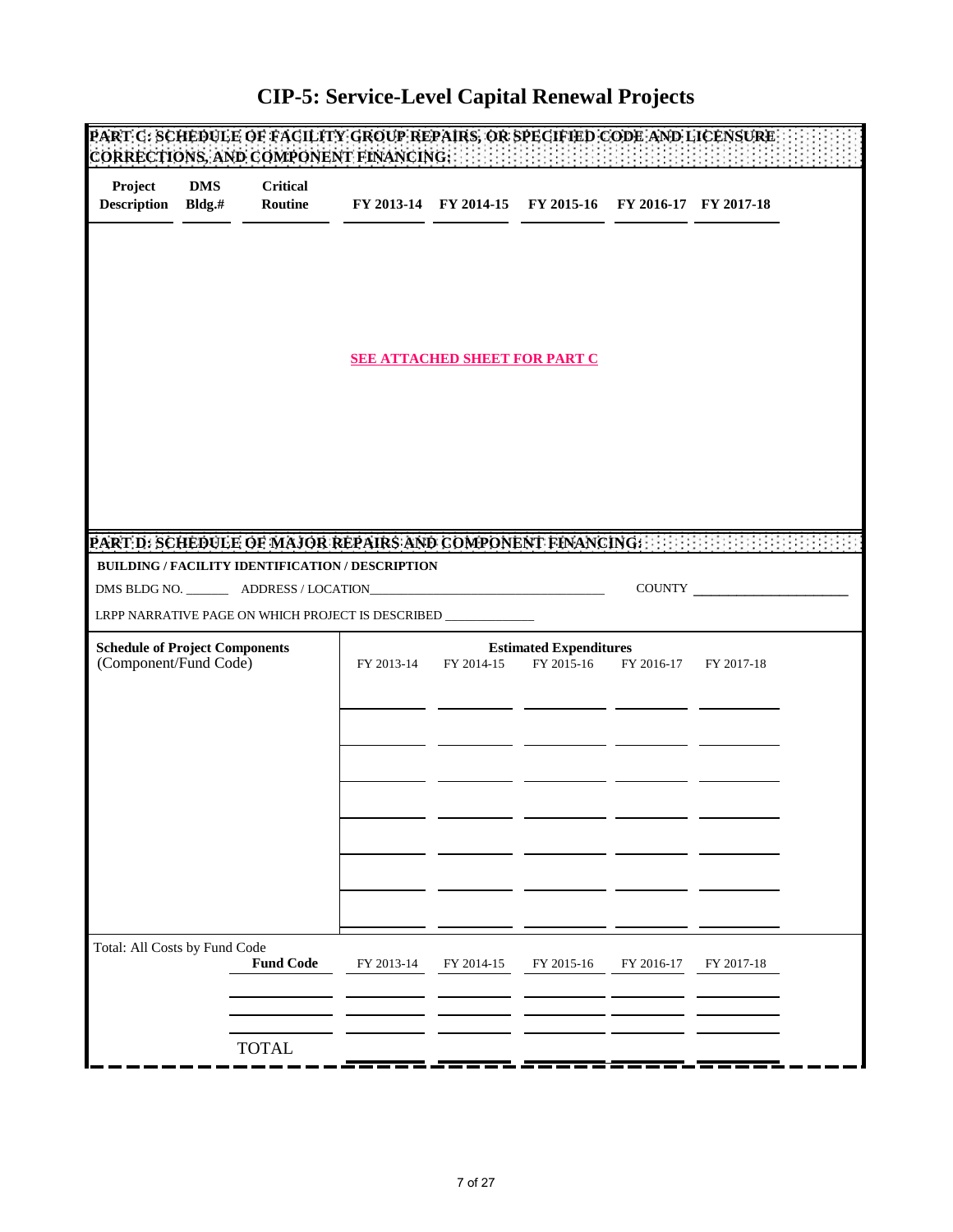| <b>Incremental Facility</b><br>Fund<br><b>Maintenance Costs</b><br>Code<br>FY 2013-14<br>FY 2014-15<br>FY 2015-16<br>FY 2016-17<br>FY 2017-18<br>Salaries & Benefits<br><b>SUBTOTAL</b><br><b>OPS</b><br><b>SUBTOTAL</b><br>Expenses<br><b>SUBTOTAL</b><br>Other (specify)<br><b>SUBTOTAL</b><br><b>Fund Totals</b><br><b>TOTAL</b><br><b>Utility Costs</b><br>Other (specify) | PART E: COST EFFICIENCIES ANTICIPATED FROM MAJOR REPAIRS: |              |  |  | 医性肾炎 |
|--------------------------------------------------------------------------------------------------------------------------------------------------------------------------------------------------------------------------------------------------------------------------------------------------------------------------------------------------------------------------------|-----------------------------------------------------------|--------------|--|--|------|
|                                                                                                                                                                                                                                                                                                                                                                                |                                                           |              |  |  |      |
|                                                                                                                                                                                                                                                                                                                                                                                |                                                           |              |  |  |      |
|                                                                                                                                                                                                                                                                                                                                                                                |                                                           |              |  |  |      |
| <b>Incremental</b>                                                                                                                                                                                                                                                                                                                                                             |                                                           |              |  |  |      |
|                                                                                                                                                                                                                                                                                                                                                                                |                                                           |              |  |  |      |
|                                                                                                                                                                                                                                                                                                                                                                                |                                                           |              |  |  |      |
|                                                                                                                                                                                                                                                                                                                                                                                |                                                           |              |  |  |      |
|                                                                                                                                                                                                                                                                                                                                                                                |                                                           |              |  |  |      |
|                                                                                                                                                                                                                                                                                                                                                                                |                                                           |              |  |  |      |
|                                                                                                                                                                                                                                                                                                                                                                                |                                                           |              |  |  |      |
|                                                                                                                                                                                                                                                                                                                                                                                |                                                           |              |  |  |      |
|                                                                                                                                                                                                                                                                                                                                                                                |                                                           |              |  |  |      |
|                                                                                                                                                                                                                                                                                                                                                                                |                                                           |              |  |  |      |
|                                                                                                                                                                                                                                                                                                                                                                                |                                                           | <b>TOTAL</b> |  |  |      |

*Office of Policy and Budget - July 2012*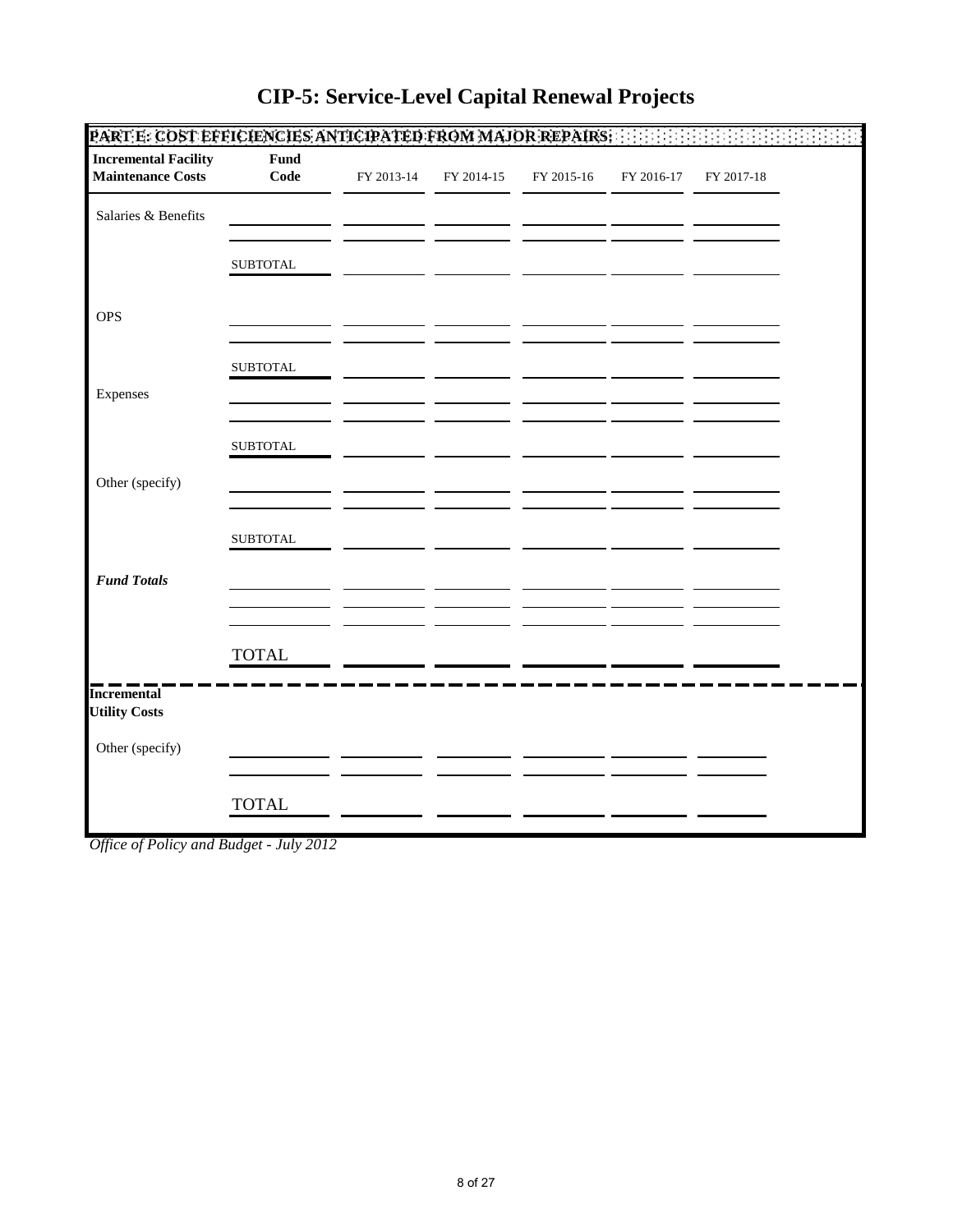| Department of Management Services -- Division of Real Estate Development and Managem |              |                |                |                                             |                   |                  |
|--------------------------------------------------------------------------------------|--------------|----------------|----------------|---------------------------------------------|-------------------|------------------|
| <b>Building System:</b><br>LAS/PBS Budget Entity:                                    | LH<br>081010 | ADA Compliance |                |                                             | Fund:<br>Printed: | 2696<br>08/28/12 |
| Appropriation Category                                                               | 081010       | LH             |                |                                             | Page:             | 1 of 1           |
|                                                                                      |              |                |                |                                             |                   |                  |
| Building and Project                                                                 |              |                |                | FY 2013-14 FY 2014-15 FY 2015-16 FY 2016-17 |                   | FY 2017-18       |
| 09001 - STATE WIDE                                                                   |              |                |                |                                             |                   |                  |
| ADA COMPLIANCE PROJECTS<br>A-09001BZ-01DMS08/28/12                                   |              | $\Omega$       | 1,540          | $\Omega$                                    | $\Omega$          | $\Omega$         |
| ADA COMPLIANCE PROJECTS<br>A-09001BZ-02DMS08/28/12                                   |              | $\Omega$       | $\Omega$       | 512,710                                     | $\Omega$          | $\Omega$         |
| ADA COMPLIANCE PROJECTS<br>A-09001BZ-03DMS08/28/12                                   |              | $\Omega$       | $\Omega$       | $\mathbf{O}$                                | 1,000,000         | $\Omega$         |
| ADA COMPLIANCE PROJECTS<br>A-09001BZ-04DMS08/28/12                                   |              | $\mathbf 0$    | $\overline{0}$ | $\overline{0}$                              | 0                 | 1.000.000        |
| CAPITOL BUILDING                                                                     |              |                |                |                                             |                   |                  |
| ADA FACILITY UPGRADES PHASE 1<br>A-00744BJ-01DMS12/16/11                             |              | 1,000,000      | 0              | $\mathbf 0$                                 | 0                 | $\mathbf 0$      |
| ADA FACILITY UPGRADES PHASE 2<br>A-00744BJ-02DMS12/16/11                             |              | $\Omega$       | 983,460        | $\Omega$                                    | $\Omega$          | $\Omega$         |
| ADA FACILITY UPGRADES PHASE 3<br>A-00744BJ-03DMS12/16/11                             |              | $\overline{0}$ | $\overline{0}$ | 487,290                                     | $\overline{0}$    | $\mathbf 0$      |
| CORRECT ADA ACCESSIBLE ROUTE SIGNAGE<br>A-00744BQ-03DMS03/17/10                      |              | $\Omega$       | 10,000         | $\Omega$                                    | $\Omega$          | $\Omega$         |
| <b>CORRECT ADA PARKING SPACE WIDTHS</b><br>A-00744BQ-04DMS03/17/10                   |              | $\Omega$       | 5.000          | $\Omega$                                    | $\Omega$          | $\Omega$         |
| Projects Total                                                                       |              | 1,000,000      | 1,000,000      | 1,000,000                                   | 1,000,000         | 1,000,000        |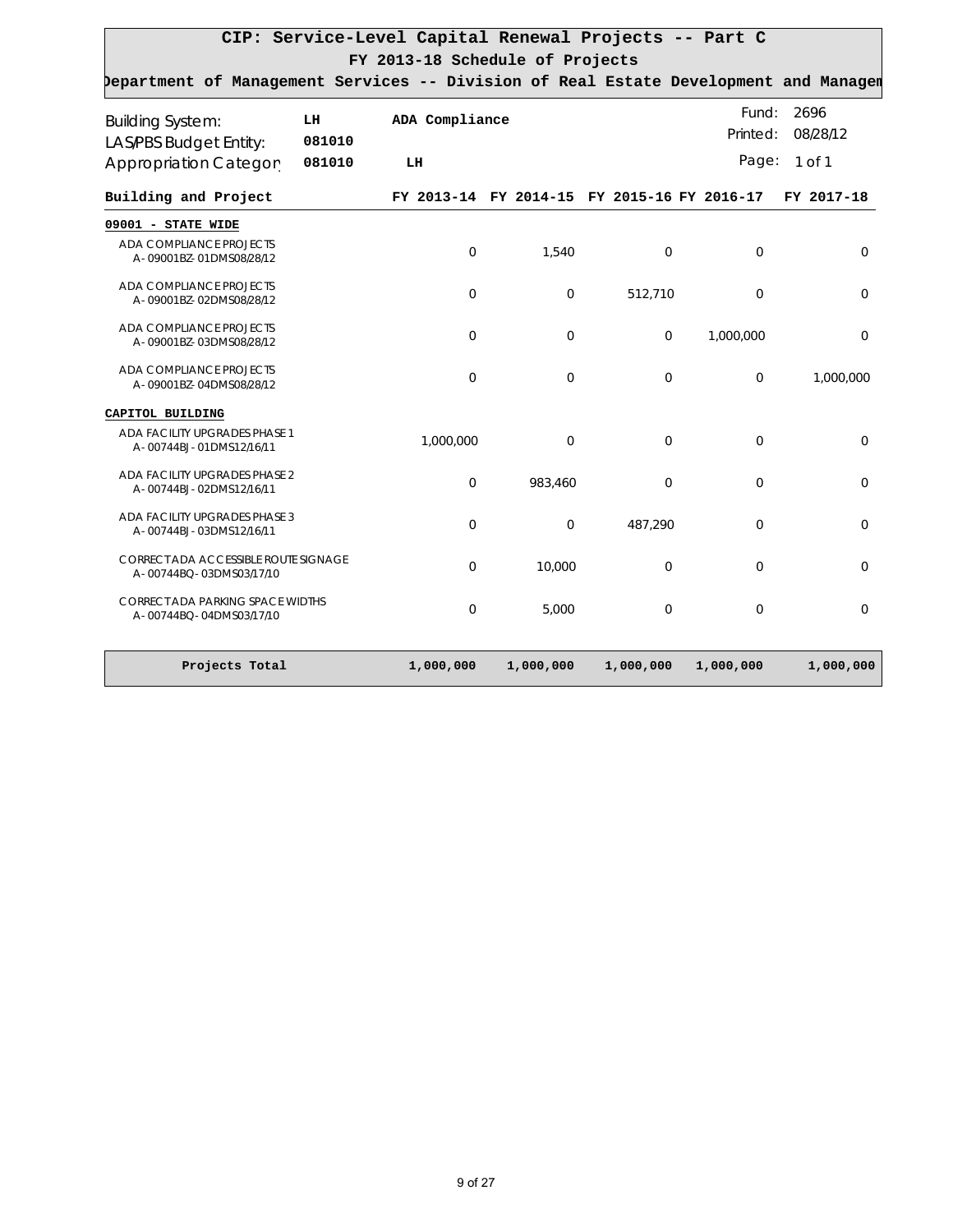| <b>CIP-5: Service-Level Capital Renewal Projects</b> |  |  |  |
|------------------------------------------------------|--|--|--|
|------------------------------------------------------|--|--|--|

|                              | Agency:                           |                             | <b>Dept. of Management Services</b>        | LAS/PBS Budget Entity Code:                                                                                   | 72400100                 |                                               |                         |  |
|------------------------------|-----------------------------------|-----------------------------|--------------------------------------------|---------------------------------------------------------------------------------------------------------------|--------------------------|-----------------------------------------------|-------------------------|--|
|                              | Service:                          |                             | Real Estate Development & Mgt.             | Appropriation Category Code:                                                                                  | 083400                   |                                               |                         |  |
|                              |                                   | <b>Building Systems</b>     |                                            | <b>Agency Priority:</b>                                                                                       | $\overline{\mathbf{4}}$  |                                               |                         |  |
|                              | <b>Project Title:</b>             | <b>Group</b>                |                                            | <b>LRPP Narrative Page:</b>                                                                                   | N/A                      |                                               |                         |  |
| To be constructed by:        |                                   |                             |                                            |                                                                                                               |                          |                                               |                         |  |
| <b>Level of Aggregation:</b> |                                   |                             |                                            |                                                                                                               |                          |                                               |                         |  |
| <b>X</b> Service             |                                   |                             |                                            | <b>NAME</b>                                                                                                   |                          |                                               |                         |  |
|                              |                                   |                             |                                            |                                                                                                               |                          |                                               |                         |  |
|                              |                                   |                             |                                            | Major Repair Project? (Y/N) (If <u>Yes</u> , complete Parts A, D & E; if <u>No</u> , complete Parts A, B & C) |                          |                                               | N                       |  |
|                              |                                   |                             |                                            | Critical Need? (Y/N) (If Yes, all funding must be requested in the first two fiscal years)                    |                          |                                               |                         |  |
|                              |                                   |                             |                                            | PARTA: SYSTEM IDENTIFICATION FOR THE RESERVE THE RESERVE                                                      |                          |                                               |                         |  |
| <b>BUILDING SYSTEM GROUP</b> |                                   |                             |                                            | CENTRAL UTILITY SYSTEM GROUP                                                                                  |                          | <b>CODE AND LICENSURE</b>                     |                         |  |
| Annual group request? Yes    |                                   |                             |                                            | Annual group request? _____                                                                                   |                          | <b>CORRECTION GROUPS</b>                      |                         |  |
| electrical                   | $(BE)$ $X$                        |                             | cogeneration                               |                                                                                                               |                          | Licensure                                     | $(LC)$ <sub>_____</sub> |  |
| envelope                     | $(BX)$ X<br>$(BI)$ $\overline{X}$ |                             | cooling gen./distrib.                      | $(UC)$ <sub>_______</sub>                                                                                     |                          | Annual request? _____                         |                         |  |
| interior<br>mechanical       | $(BH)$ $X$                        |                             | electric distrib.<br>heating gen./distrib. | ${\rm (UH)} \xrightarrow{\phantom{a}}$                                                                        |                          | Life Safety                                   | $(LS)$ <sub>_____</sub> |  |
| plumbing                     | $(BP)$ $X$                        |                             | landfill                                   |                                                                                                               |                          | Annual request? _____                         |                         |  |
| roof                         | $(BR)$ $X$                        |                             | water treat./distrib.                      | $(UW)$ <sub>_______</sub>                                                                                     |                          |                                               |                         |  |
| site<br>special              | $(BG)$ <b>X</b><br>$(BD)$ X       |                             | waste treatment                            | $(US)$ <sub>______</sub>                                                                                      |                          | Handicapped (LH) ____<br>Annual request? ____ |                         |  |
| structural                   | $(BS)$ $X$                        |                             |                                            |                                                                                                               |                          |                                               |                         |  |
|                              |                                   |                             |                                            |                                                                                                               |                          | Environmental (LE)<br>Annual request? _____   |                         |  |
|                              |                                   | SPECIAL SYSTEM GROUP        |                                            | <b>CAMPUS SYSTEM GROUP</b>                                                                                    |                          |                                               |                         |  |
|                              |                                   | Annual group request? _____ |                                            | Annual group request? _____                                                                                   |                          |                                               |                         |  |
|                              |                                   |                             | energy conservation (SC) ______            | drainage/grounds                                                                                              | $(CG)$ <sub>______</sub> |                                               |                         |  |
|                              | storage tanks                     |                             | (BX)                                       | road system paving                                                                                            | $(CR)$ <sub>______</sub> |                                               |                         |  |
|                              |                                   |                             |                                            | other paving                                                                                                  | (CP)                     |                                               |                         |  |

*NOTE: If at least three systems or at least two groups are to be repaired in a single project, it is a MAJOR REPAIR and Part D should be used. If three or more systems in a facility group are being repaired in separate projects within one group's general capital renewal request, it is NOT a MAJOR REPAIR and you will answer YES to "annual request" and complete Parts B and C.*

**PART B: PROJECTED FINANCE PLAN FOR FACILITY GROUP REPAIRS, AND SPECIFIED CODE AND LICENSURE CORRECTIONS:**

| Group/System              | <b>Fund Code</b> |    | FY 2013-14 | FY 2014-15  | FY 2015-16  | FY 2016-17  | FY 2017-18  |
|---------------------------|------------------|----|------------|-------------|-------------|-------------|-------------|
| Cap. Depreciation         | 2696/1000        | \$ | 934,781    | 909,586     | 879,498     | 897.366     | 922,822     |
| <b>Electrical Systems</b> | 2696/1000        |    |            |             | 1,154,821   | 1,038,389   | 2,369,698   |
| <b>Envelope Systems</b>   | 2696/1000        |    | 12,400     | 2,298,000   | 3,207,175   | 4,360,427   | 159,500     |
| <b>Interior Systems</b>   | 2696/1000        |    |            |             | 73,950      | 18,164      | 610,385     |
| <b>Mechanical Systems</b> | 2696/1000        |    | 1,000,000  | 159,895     | 708.550     | 266,435     | 1,040,000   |
| <b>Plumbing Systems</b>   | 2696/1000        |    |            |             |             | 80,000      |             |
| <b>Roof Systems</b>       | 2696/1000        | S  | 4,121,600  | 373,200     | 652,754     |             | 828,342     |
| <b>Site Systems</b>       | 2696/1000        | \$ | ۰          | 1,854,000   | 350,000     | 387,000     | 1,098,500   |
| <b>Special Systems</b>    | 2696/1000        |    | 819,000    | 1,207,500   | 6,200       |             | 18.534      |
| <b>Structural Systems</b> | 2696/1000        |    |            | 240,000     | 14,833      |             |             |
| <b>Major Repairs</b>      | 2696/1000        |    |            |             |             |             |             |
|                           | Total Fund 2696: |    | 4,387,781  | \$7,042,181 | \$7,047,781 | \$7,047,781 | \$7,047,781 |
|                           | Total Fund 2495: | S  | 2,500,000  |             |             |             |             |
|                           | <b>TOTAL</b>     |    | 6,887,781  | \$7,042,181 | \$7,047,781 | \$7,047,781 | \$7,047,781 |
|                           |                  |    |            |             |             |             |             |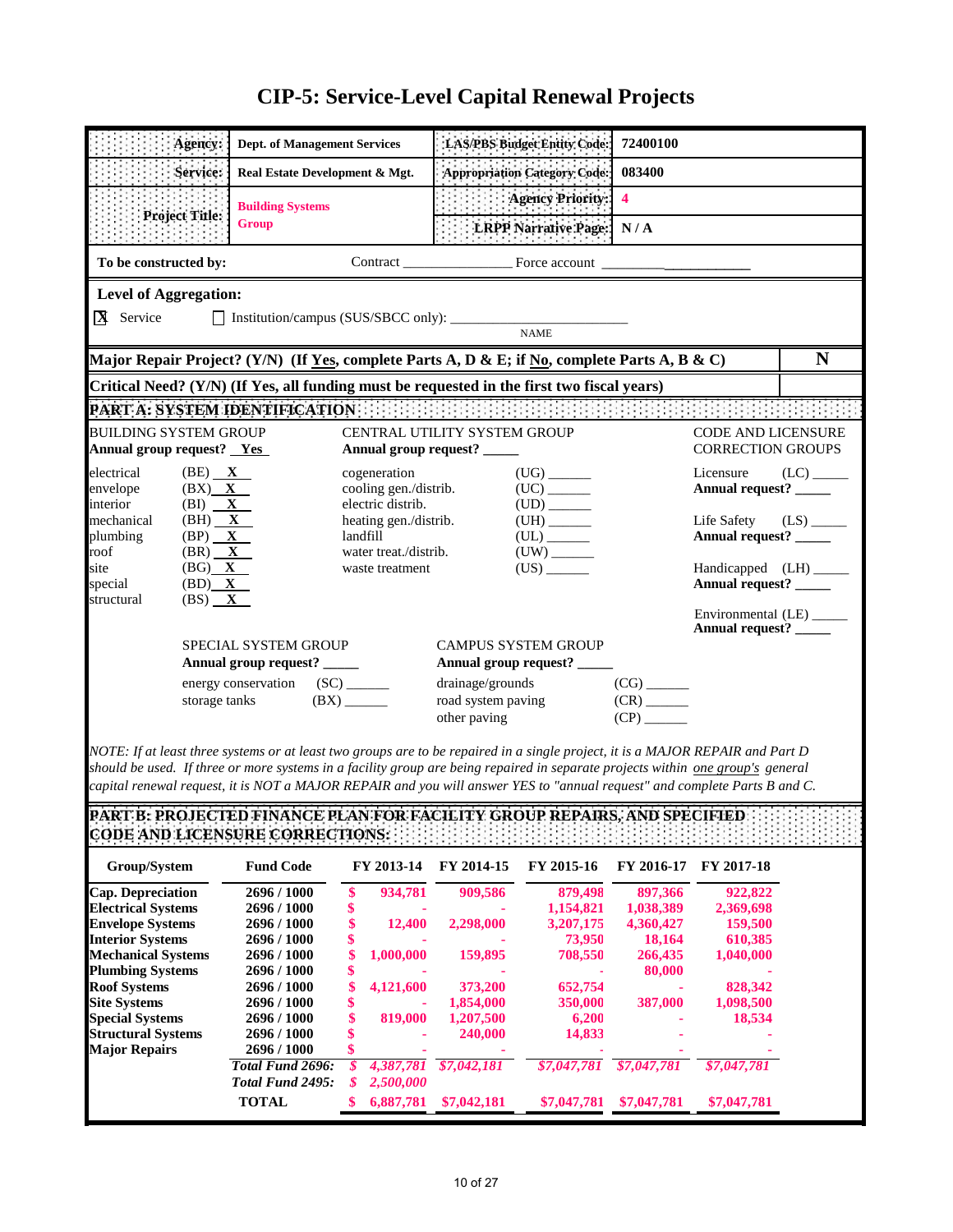| <b>CIP-5: Service-Level Capital Renewal Projects</b> |  |  |
|------------------------------------------------------|--|--|
|------------------------------------------------------|--|--|

| CORRECTIONS, AND COMPONENT FINANCING: A RECEIVED               |                         |                            |                                                                                                                      |                                       |                                                        |                       |            |  |
|----------------------------------------------------------------|-------------------------|----------------------------|----------------------------------------------------------------------------------------------------------------------|---------------------------------------|--------------------------------------------------------|-----------------------|------------|--|
| Project<br><b>Description</b>                                  | <b>DMS</b><br>$Bldg$ .# | <b>Critical</b><br>Routine |                                                                                                                      |                                       | FY 2013-14 FY 2014-15 FY 2015-16 FY 2016-17 FY 2017-18 |                       |            |  |
|                                                                |                         |                            |                                                                                                                      | <b>SEE ATTACHED SHEETS FOR PART C</b> |                                                        |                       |            |  |
|                                                                |                         |                            | PART D: SCHEDULE OF MAJOR REPAIRS AND COMPONENT FINANCING: : : :<br>BUILDING / FACILITY IDENTIFICATION / DESCRIPTION |                                       |                                                        |                       |            |  |
|                                                                |                         |                            | LRPP NARRATIVE PAGE ON WHICH PROJECT IS DESCRIBED _____________                                                      |                                       |                                                        |                       | COUNTY     |  |
| <b>Schedule of Project Components</b><br>(Component/Fund Code) |                         |                            | FY 2013-14                                                                                                           | FY 2014-15                            | <b>Estimated Expenditures</b><br>FY 2015-16            | FY 2016-17 FY 2017-18 |            |  |
|                                                                |                         |                            |                                                                                                                      |                                       |                                                        |                       |            |  |
|                                                                |                         |                            |                                                                                                                      |                                       |                                                        |                       |            |  |
|                                                                |                         |                            |                                                                                                                      |                                       |                                                        |                       |            |  |
|                                                                |                         |                            |                                                                                                                      |                                       |                                                        |                       |            |  |
| Total: All Costs by Fund Code                                  |                         | <b>Fund Code</b>           | FY 2013-14                                                                                                           | FY 2014-15                            | FY 2015-16                                             | FY 2016-17            | FY 2017-18 |  |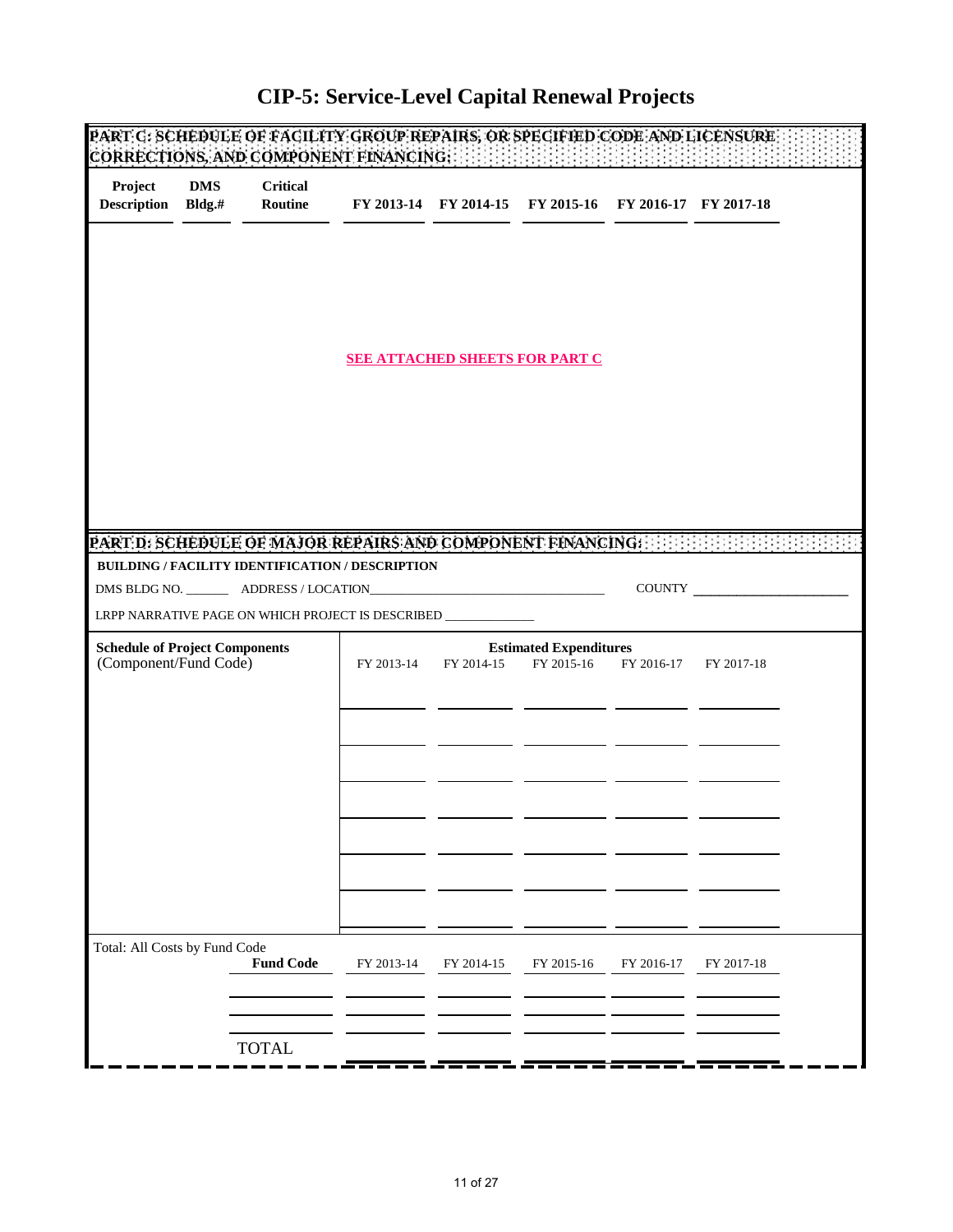| PARTE: COST EFFICIENCIES ANTICIPATED FROM MAJOR REPAIRS: [11] [11] [11] [11] [11] [11] |                 |            |            |            |            |            |  |
|----------------------------------------------------------------------------------------|-----------------|------------|------------|------------|------------|------------|--|
| <b>Incremental Facility</b><br><b>Maintenance Costs</b>                                | Fund<br>Code    | FY 2013-14 | FY 2014-15 | FY 2015-16 | FY 2016-17 | FY 2017-18 |  |
| Salaries & Benefits                                                                    |                 |            |            |            |            |            |  |
|                                                                                        | <b>SUBTOTAL</b> |            |            |            |            |            |  |
| <b>OPS</b>                                                                             |                 |            |            |            |            |            |  |
|                                                                                        | <b>SUBTOTAL</b> |            |            |            |            |            |  |
| Expenses                                                                               |                 |            |            |            |            |            |  |
|                                                                                        | <b>SUBTOTAL</b> |            |            |            |            |            |  |
| Other (specify)                                                                        |                 |            |            |            |            |            |  |
|                                                                                        | <b>SUBTOTAL</b> |            |            |            |            |            |  |
| <b>Fund Totals</b>                                                                     |                 |            |            |            |            |            |  |
|                                                                                        | <b>TOTAL</b>    |            |            |            |            |            |  |
| <b>Incremental</b><br><b>Utility Costs</b>                                             |                 |            |            |            |            |            |  |
| Other (specify)                                                                        |                 |            |            |            |            |            |  |
|                                                                                        | <b>TOTAL</b>    |            |            |            |            |            |  |

*Office of Policy and Budget - July 2012*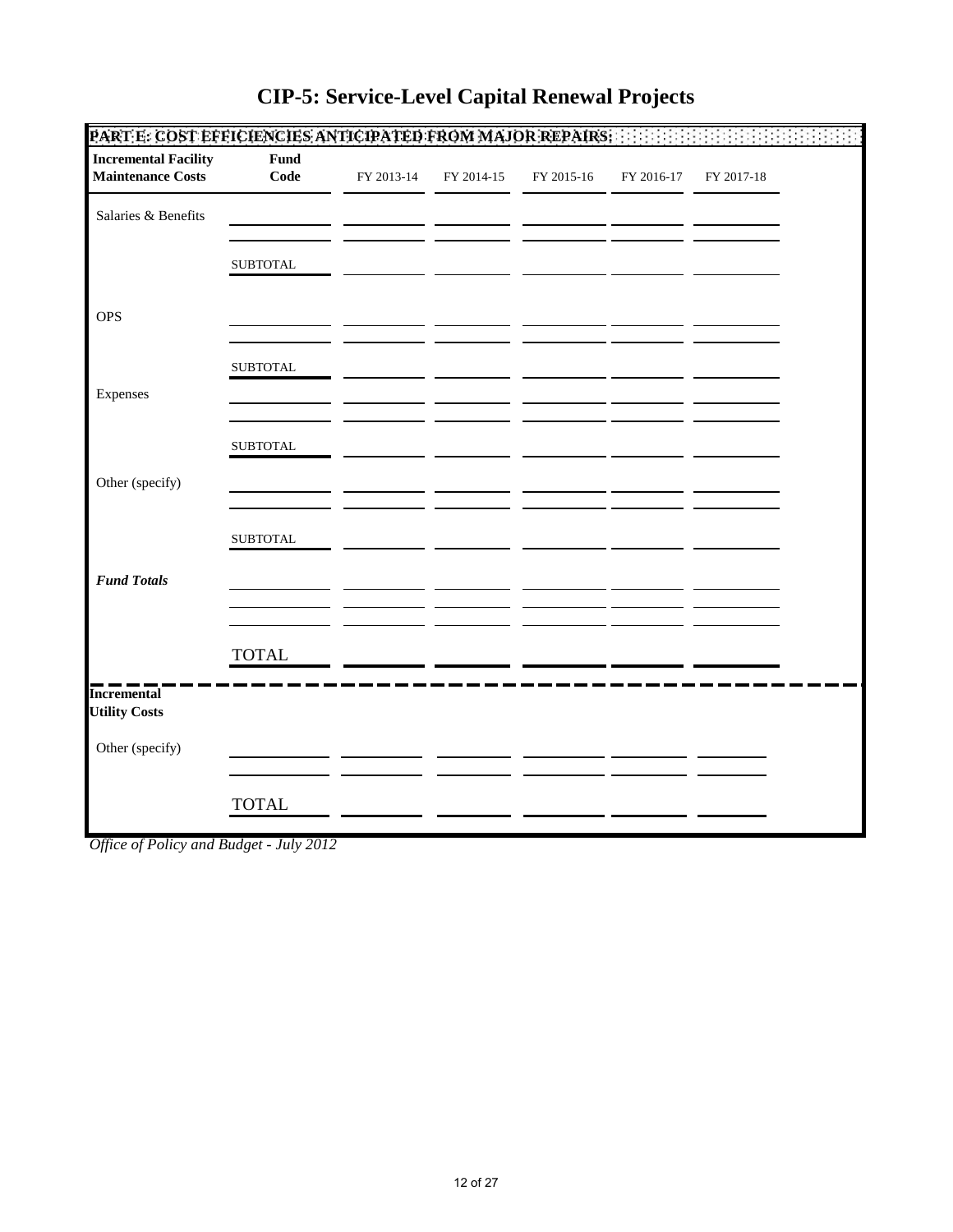| Department of Management Services -- Division of Real Estate Development and Managem |                     |                |                                             |          |                   |                  |
|--------------------------------------------------------------------------------------|---------------------|----------------|---------------------------------------------|----------|-------------------|------------------|
| <b>Building System:</b><br>LAS/PBS Budget Entity:                                    | <b>GL</b><br>083400 | General        |                                             |          | Fund:<br>Printed: | 2696<br>08/28/12 |
| <b>Appropriation Category</b>                                                        | 083400              | GL.            |                                             |          | Page:             | $1$ of $1$       |
| Building and Project                                                                 |                     |                | FY 2013-14 FY 2014-15 FY 2015-16 FY 2016-17 |          |                   | FY 2017-18       |
| $09003 - STATE$ WIDE                                                                 |                     |                |                                             |          |                   |                  |
| CAPITAL DEPREC. CONTINGENCY<br>A-09003BZ-01DMS04/16/12                               |                     | $\overline{0}$ | $\Omega$                                    | $\Omega$ | $\Omega$          | 507,822          |
| CAPITAL DEPREC. CONTINGENCY<br>A-09003BZ-01DMS06/09/08                               |                     | 519,781        | $\Omega$                                    | $\Omega$ | $\Omega$          | 0                |
| CAPITAL DEPREC. CONTINGENCY<br>A-09003BZ-01DMS06/29/09                               |                     | $\overline{0}$ | 494.586                                     | 0        | $\Omega$          | $\Omega$         |
| CAPITAL DEPREC. CONTINGENCY<br>A-09003BZ-01DMS07/05/11                               |                     | $\Omega$       | $\Omega$                                    | 0        | 482,366           | $\Omega$         |
| CAPITAL DEPREC. CONTINGENCY<br>A-09003BZ-01DMS08/05/10                               |                     | $\overline{0}$ | $\mathbf{O}$                                | 464,498  | $\mathbf{O}$      | 0                |
| 09006 - STATE WIDE                                                                   |                     |                |                                             |          |                   |                  |
| OFFICE SPACE RECONFIGURATION<br>A-09006BQ-01DMS08/21/12                              |                     | $\mathbf 0$    | $\Omega$                                    | 0        | $\Omega$          | 415,000          |
| OFFICE SPACE RECONFIGURATION<br>A-09006BQ-02DMS06/24/11                              |                     | 415,000        | 0                                           | 0        | $\mathbf{O}$      | 0                |
| OFFICE SPACE RECONFIGURATION<br>A-09006BQ-03DMS06/24/11                              |                     | $\overline{0}$ | 415,000                                     | 0        | $\Omega$          | $\Omega$         |
| OFFICE SPACE RECONFIGURATION<br>A-09006BQ-04DMS06/24/11                              |                     | $\Omega$       | $\Omega$                                    | 415,000  | $\Omega$          | $\Omega$         |
| OFFICE SPACE RECONFIGURATION<br>A-09006BQ-05DMS06/24/11                              |                     | $\Omega$       | $\Omega$                                    | 0        | 415,000           | $\Omega$         |
| Projects Total                                                                       |                     | 934,781        | 909,586                                     | 879,498  | 897,366           | 922,822          |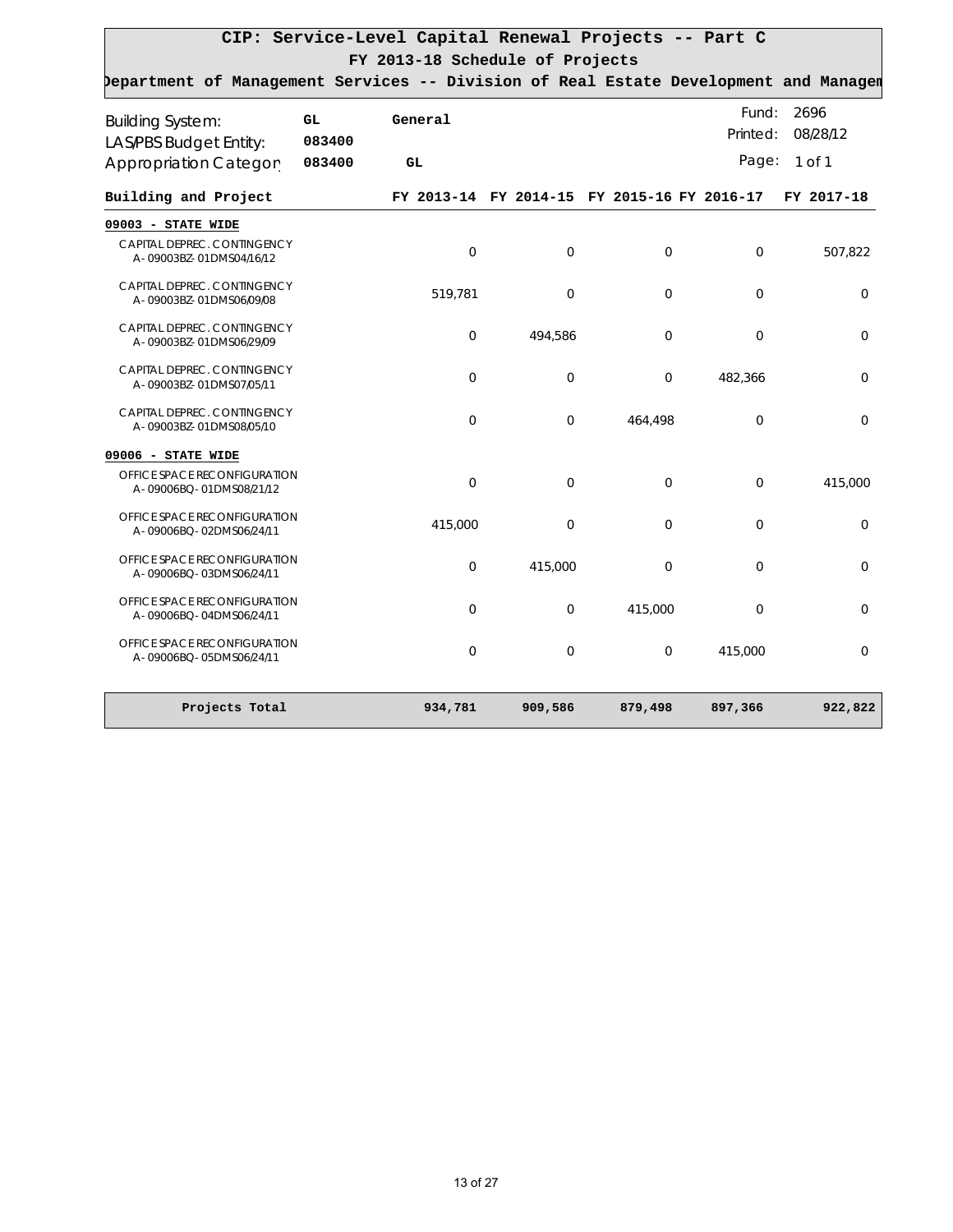| Department of Management Services -- Division of Real Estate Development and Managem |           |              |             |             |                                             |                   |
|--------------------------------------------------------------------------------------|-----------|--------------|-------------|-------------|---------------------------------------------|-------------------|
| Building System:                                                                     | <b>BE</b> | Electrical   |             |             | Fund:                                       | 2696              |
| LAS/PBS Budget Enti                                                                  | 083400    |              |             |             |                                             | Printed: 08/28/12 |
| Appropriation Categ                                                                  | 083400    | BE           |             |             |                                             | Page: $1$ of 2    |
| Building and Project                                                                 |           |              |             |             | FY 2013-14 FY 2014-15 FY 2015-16 FY 2016-17 | FY 2017-18        |
| CAPITOL BUILDING                                                                     |           |              |             |             |                                             |                   |
| EXT LIGHTING REPLACEMENT<br>A-00744BP-01DMS06/07/07                                  |           | $\mathbf 0$  | $\mathbf 0$ | 0           | 0                                           | 341,390           |
| CCOC CENTRAL ENERGY PLANT                                                            |           |              |             |             |                                             |                   |
| RENOVATE LIGHTING CENTER STAIRS CCOC BUIL<br>A-03610BP-01DMS07/18/12                 |           | $\mathbf 0$  | $\mathbf 0$ | $\mathbf 0$ | 0                                           | 55,500            |
| REPLACE S&W SWITCHGEAR<br>A-03610BP-01DMS08/06/10                                    |           | $\mathbf 0$  | 0           | 750,000     | $\mathbf 0$                                 | $\mathbf 0$       |
| DIMICK BUILDING (REGIONAL SERVICE CENTER)                                            |           |              |             |             |                                             |                   |
| RELOCATE STAIR LIGHTS<br>A-00776BP-01DMS02/29/08                                     |           | $\mathbf 0$  | $\mathbf 0$ | 0           | 0                                           | 12,500            |
| DOUGLAS BLDG                                                                         |           |              |             |             |                                             |                   |
| RELOCATE SWITCHGEAR<br>A-00771BP-01DMS06/21/07                                       |           | $\mathbf 0$  | $\mathbf 0$ | 300,000     | $\mathbf 0$                                 | 0                 |
| <b>GORE BLDG</b>                                                                     |           |              |             |             |                                             |                   |
| ELECTRICAL SUB-PANEL REPLACEMENT<br>A-00782BP-01DMS02/08/10                          |           | $\mathbf 0$  | 0           | 37,021      | $\mathbf 0$                                 | $\mathbf 0$       |
| RENOVATE COURTYARD LIGHTING<br>A-00782BP-01DMS02/15/06                               |           | $\mathbf 0$  | $\mathbf 0$ | $\mathbf 0$ | 43,179                                      | 0                 |
| HOLLAND BLDG                                                                         |           |              |             |             |                                             |                   |
| REPLACE ELECTRICAL SYSTEM                                                            |           | $\mathbf 0$  | $\mathbf 0$ | $\mathbf 0$ | 920,210                                     | $\mathbf 0$       |
| A-00762BP-01RER04/30/97                                                              |           |              |             |             |                                             |                   |
| LAKELAND RSC                                                                         |           |              |             |             |                                             |                   |
| REPLACE HALLWAY LIGHTING<br>A-00748BP-01DMS07/03/02                                  |           | $\mathbf 0$  | $\mathbf 0$ | 0           | 75,000                                      | $\mathbf 0$       |
| PARKING GARAGE # 50                                                                  |           |              |             |             |                                             |                   |
| LIGHTING REPLACEMENT @ TURLINGTON GARAGE<br>G-01958BP-01DMS06/20/07                  |           | 0            | 0           | 0           | 0                                           | 125,000           |
| PARKING GARAGE # 1                                                                   |           |              |             |             |                                             |                   |
| LIGHTING REPLACEMENTS<br>G-01794BP-01DMS08/27/08                                     |           | $\mathbf 0$  | $\mathbf 0$ | 0           | 0                                           | 77,125            |
| PARKING GARAGE # 29 SOB                                                              |           |              |             |             |                                             |                   |
| LIGHTING REPLACEMENT<br>G-02546BP-01DMS06/07/07                                      |           | $\mathbf 0$  | 0           | 0           | 0                                           | 7,918             |
| PARKING GARAGE # 30 HOB                                                              |           |              |             |             |                                             |                   |
| LIGHTING REPLACEMENT<br>G-02545BP-01DMS02/07/11                                      |           | $\mathbf{0}$ | $\mathbf 0$ | 0           | 0                                           | 5,071             |
| PARKING GARAGE # 31 CAPITAL                                                          |           |              |             |             |                                             |                   |
| LIGHTING FIXTURE REPLACEMENTS<br>G-02544BP-01DMS08/17/11                             |           | $\mathbf 0$  | $\mathbf 0$ | 0           | 0                                           | 187,500           |
| PARKING GARAGE A                                                                     |           |              |             |             |                                             |                   |
| LIGHTING REPLACEMENT @ GARAGE "A"<br>G-01790BP-01DMS06/20/07                         |           | $\mathbf 0$  | 0           | 0           | 0                                           | 43,750            |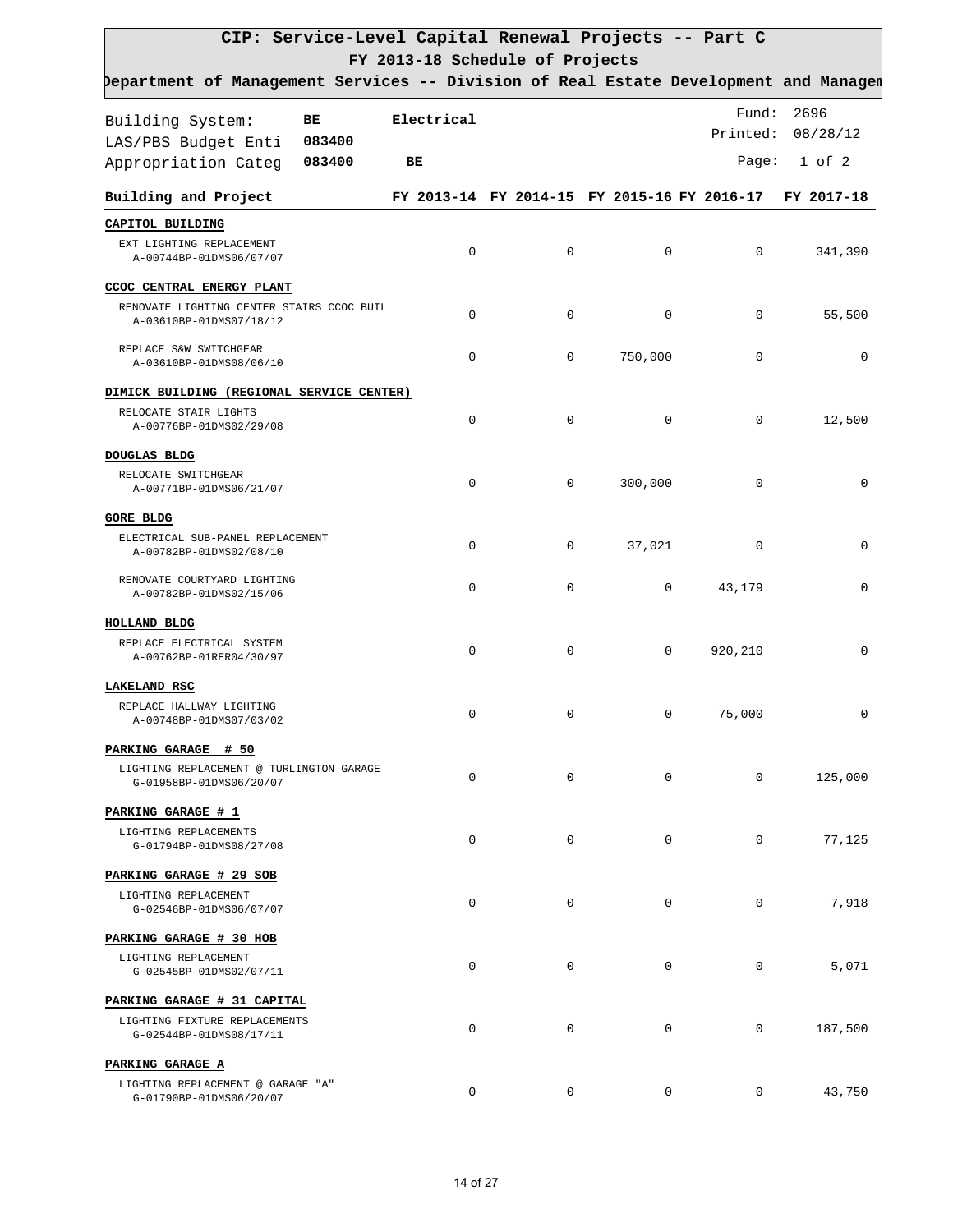| CIP: Service-Level Capital Renewal Projects -- Part C                                |                                 |              |                                                        |                |                   |
|--------------------------------------------------------------------------------------|---------------------------------|--------------|--------------------------------------------------------|----------------|-------------------|
|                                                                                      | FY 2013-18 Schedule of Projects |              |                                                        |                |                   |
| bepartment of Management Services -- Division of Real Estate Development and Managem |                                 |              |                                                        |                |                   |
| Building System:<br>BE                                                               | Electrical                      |              |                                                        | Fund:          | 2696              |
| 083400<br>LAS/PBS Budget Enti                                                        |                                 |              |                                                        |                | Printed: 08/28/12 |
| Appropriation Categ<br>083400                                                        | <b>BE</b>                       |              |                                                        | Page:          | $2$ of $2$        |
| Building and Project                                                                 |                                 |              | FY 2013-14 FY 2014-15 FY 2015-16 FY 2016-17 FY 2017-18 |                |                   |
| PARKING GARAGE B                                                                     |                                 |              |                                                        |                |                   |
| LIGHTING REPLACEMENT @ GARAGE "B"<br>G-01792BP-01DMS06/20/07                         | $\mathbf 0$                     | $\Omega$     | $\Omega$                                               | 0              | 50,000            |
| PARKING GARAGE C                                                                     |                                 |              |                                                        |                |                   |
| LIGHTING REPLACEMENT<br>G-01793BE-01RES11/08/07                                      | $\Omega$                        | $\Omega$     | $\Omega$                                               | $\overline{0}$ | 1,328,944         |
| PARKING GARAGE D                                                                     |                                 |              |                                                        |                |                   |
| LIGHTING REPLACEMENT @ GARAGE "D"<br>G-01796BP-01DMS06/20/07                         | $\Omega$                        | $\Omega$     | $\mathbf 0$                                            | $\mathbf 0$    | 60,000            |
| PARKING GARAGE E                                                                     |                                 |              |                                                        |                |                   |
| LIGHTING REPLACEMENT @ GARAGE "E"<br>G-01791BP-01DMS06/20/07                         | $\Omega$                        | $\Omega$     | $\Omega$                                               | $\mathbf 0$    | 75,000            |
| PEPPER BLDG                                                                          |                                 |              |                                                        |                |                   |
| SERVICE MAIN SWITCH GEAR<br>A-02330BO-01DMS08/02/11                                  | $\Omega$                        | $\Omega$     | 67,800                                                 | $\Omega$       | $\Omega$          |
| rojects Total:                                                                       | $\mathbf 0$                     | $\mathbf{0}$ | 1,154,821                                              | 1,038,389      | 2,369,698         |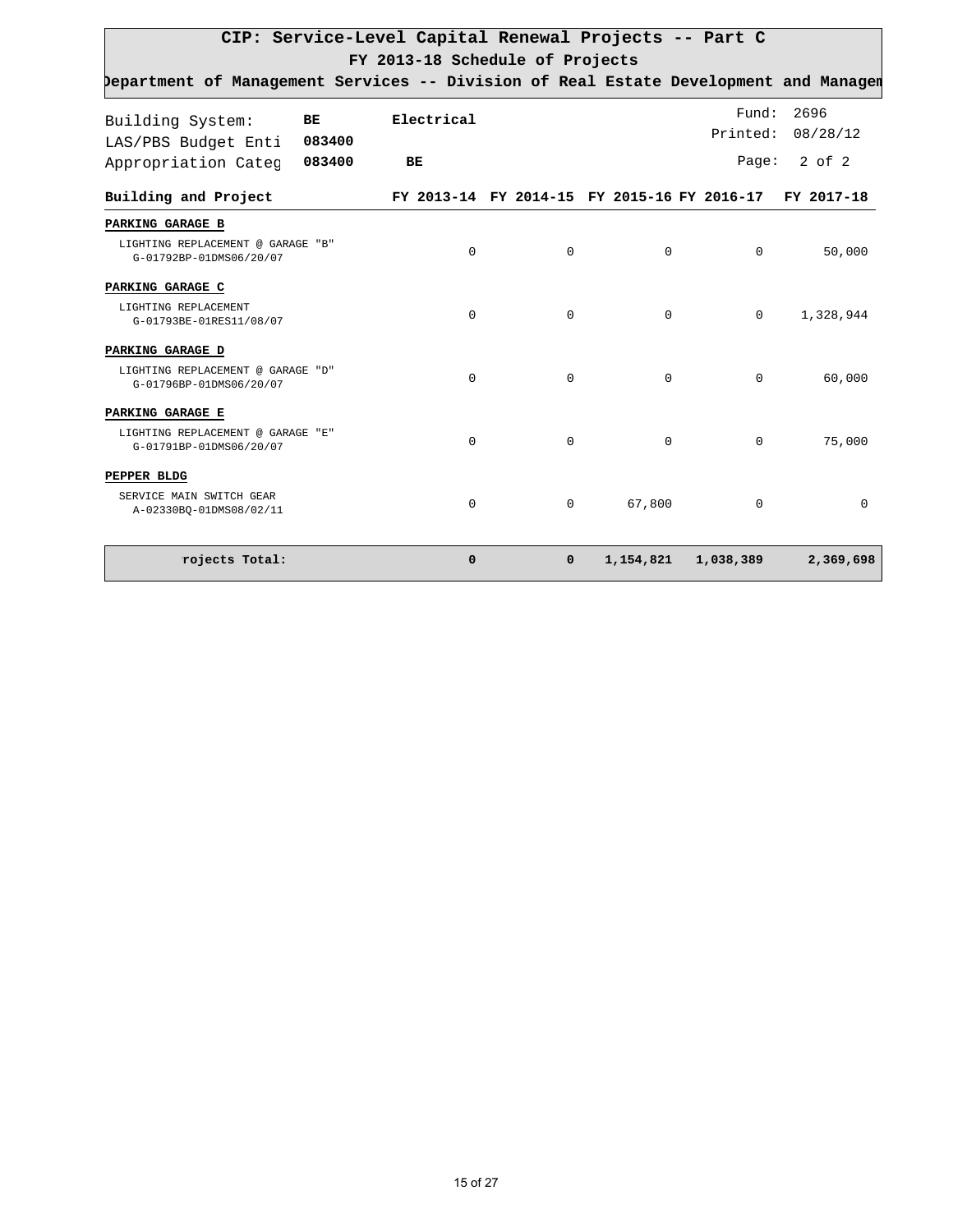| Department of Management Services -- Division of Real Estate Development and Managem |           |             |             |             |                                                        |                   |
|--------------------------------------------------------------------------------------|-----------|-------------|-------------|-------------|--------------------------------------------------------|-------------------|
| Building System:                                                                     | <b>BX</b> | Envelope    |             |             | Fund:                                                  | 2696              |
| LAS/PBS Budget Enti                                                                  | 083400    |             |             |             |                                                        | Printed: 08/28/12 |
| Appropriation Categ                                                                  | 083400    | BX          |             |             |                                                        | Page: $1$ of 3    |
| Building and Project                                                                 |           |             |             |             | FY 2013-14 FY 2014-15 FY 2015-16 FY 2016-17 FY 2017-18 |                   |
| CARLTON BLDG                                                                         |           |             |             |             |                                                        |                   |
| WINDOW REPLACEMENT<br>A-00759BE-01DMS09/01/10                                        |           | 0           | 0           | 1,067,200   | 0                                                      | $\mathbf 0$       |
| COLLINS BLDG                                                                         |           |             |             |             |                                                        |                   |
| WINDOW REPLACEMENT<br>A-00765BE-01EHS04/21/99                                        |           | $\mathbf 0$ | 0           | 1,071,992   | 0                                                      | 0                 |
| EXT WALL SEALANT<br>A-00765BX-01RES03/02/05                                          |           | $\mathbf 0$ | 0           | 400,000     | $\mathbf 0$                                            | $\mathbf 0$       |
| DAYTONA BEACH R S C                                                                  |           |             |             |             |                                                        |                   |
| EXTERIOR DOOR AND FRAME REPLACEMENTS<br>A-02298BF-01DMS08/18/11                      |           | $\mathbf 0$ | $\mathbf 0$ | $\mathbf 0$ | 0                                                      | 159,500           |
| DIMICK BUILDING (REGIONAL SERVICE CENTER)                                            |           |             |             |             |                                                        |                   |
| AUTOMATIC DOOR REPLACEMENTS<br>A-00776BF-01DMS02/15/08                               |           | $\mathbf 0$ | $\mathbf 0$ | $\mathbf 0$ | 60,000                                                 | $\mathbf 0$       |
| DOUGLAS BLDG                                                                         |           |             |             |             |                                                        |                   |
| ENTRY AIRLOCKS (DOORS)<br>A-00771BQ-14ACK04/18/01                                    |           | $\mathbf 0$ | 0           | 110,844     | $\mathbf 0$                                            | $\Omega$          |
| <b>FDLE MAIN</b>                                                                     |           |             |             |             |                                                        |                   |
| ENVELOPE REPAIRS<br>A-02779BQ-01DMS11/17/11                                          |           | 0           | 1,838,000   | 0           | 0                                                      | 0                 |
| FORT PIERCE R S C                                                                    |           |             |             |             |                                                        |                   |
| ELECTRONIC FOLDING DOOR REPLACEMENT<br>A-03031BF-01DMS12/06/07                       |           | $\mathbf 0$ | $\mathbf 0$ | $\mathbf 0$ | 5,000                                                  | $\mathbf 0$       |
| HISTORIC CAPITAL                                                                     |           |             |             |             |                                                        |                   |
| REPLACE WINDOW AWNINGS<br>A-00758BQ-01DMS03/06/09                                    |           | 0           | 0           | 37,022      | 0                                                      | $\mathbf 0$       |
| HURSTON PARKING GARAGE                                                               |           |             |             |             |                                                        |                   |
| ELEVATOR SHAFT WATER LEAKS<br>G-01966BQ-01DMS05/24/11                                |           | 12,400      | 0           | 0           | $\mathbf 0$                                            | $\mathbf 0$       |
| LAKELAND RSC                                                                         |           |             |             |             |                                                        |                   |
| WEATHERSEAL BUILDING EXTERIOR<br>A-00748BC-01DMS05/24/11                             |           | 0           | 460,000     | 0           | $\mathbf 0$                                            | 0                 |
| N PARKING GARAGE / ROHDE RSC                                                         |           |             |             |             |                                                        |                   |
| CLEANING, WATERPROOFING AND SEALING<br>G-03012BQ-01DMS06/09/10                       |           | 0           | 0           | 0           | 270,000                                                | 0                 |
| OPA-LOCKA RSC NORTH                                                                  |           |             |             |             |                                                        |                   |
| EXT PAINTING<br>A-04026BC-01AJP09/16/04                                              |           | 0           | 0           | 6,407       | 0                                                      | 0                 |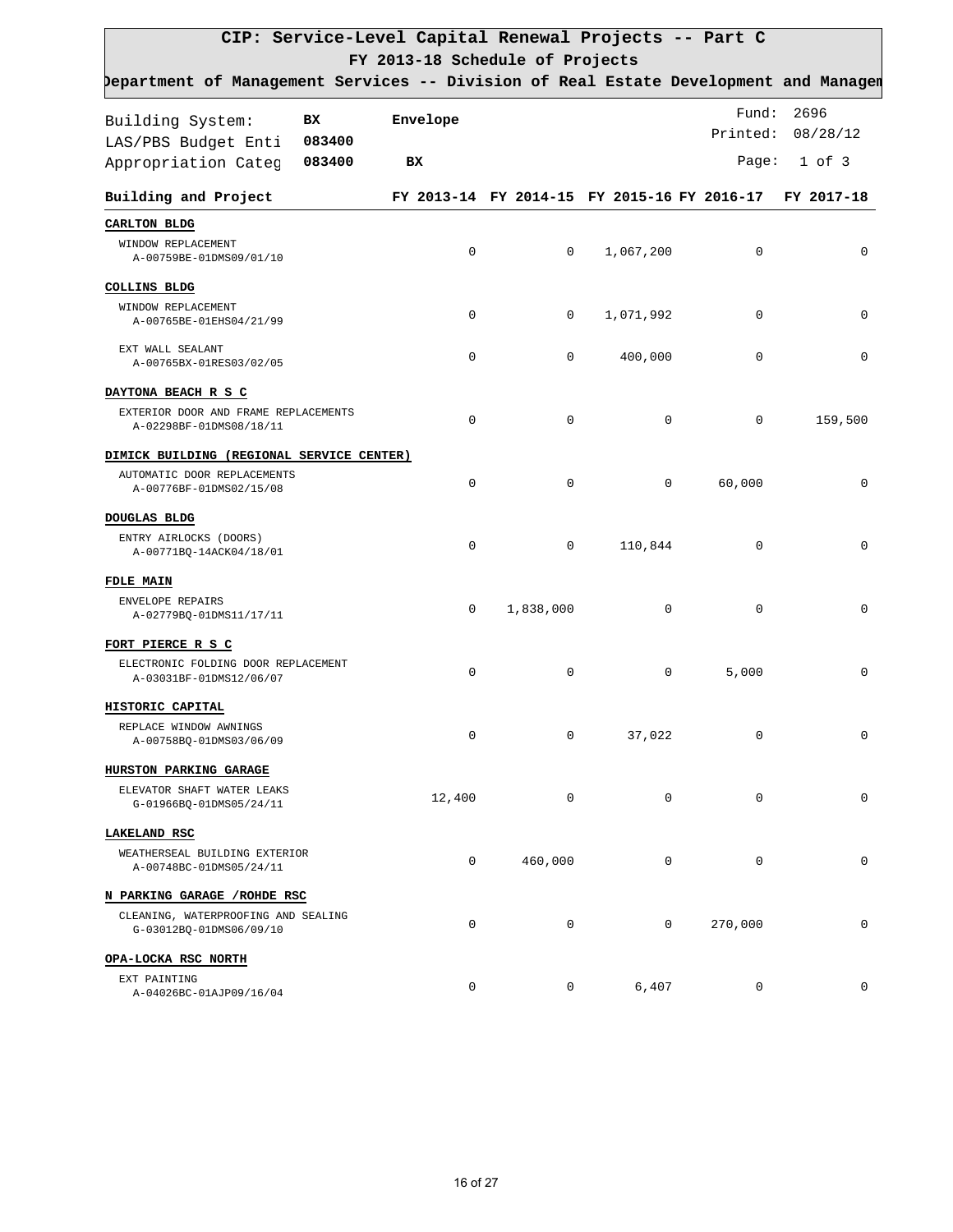| Department of Management Services -- Division of Real Estate Development and Managem |        |             |             |             |                                                        |                   |
|--------------------------------------------------------------------------------------|--------|-------------|-------------|-------------|--------------------------------------------------------|-------------------|
| Building System:                                                                     | вx     | Envelope    |             |             | Fund:                                                  | 2696              |
| LAS/PBS Budget Enti                                                                  | 083400 |             |             |             |                                                        | Printed: 08/28/12 |
| Appropriation Categ                                                                  | 083400 | вx          |             |             | Page:                                                  | $2$ of $3$        |
| Building and Project                                                                 |        |             |             |             | FY 2013-14 FY 2014-15 FY 2015-16 FY 2016-17 FY 2017-18 |                   |
| PARKING GARAGE # 50                                                                  |        |             |             |             |                                                        |                   |
| JOINT SEALANT REPLACEMENT<br>A-01958BX-02RES08/22/07                                 |        | $\mathbf 0$ | $\mathbf 0$ | 7,800       | $\mathbf 0$                                            | 0                 |
| EXTERIOR PAINTING<br>A-01958BX-03RES08/22/07                                         |        | 0           | $\mathbf 0$ | 34,560      | 0                                                      | 0                 |
| EXT REPAIRS -- PRESSURE WASH<br>G-01958BQ-01DMS04/06/10                              |        | $\mathbf 0$ | 0           | 30,860      | 0                                                      | 0                 |
| PARKING GARAGE # 1                                                                   |        |             |             |             |                                                        |                   |
| PRESSURE CLEAN EXTERIOR<br>G-01794BC-01DMS08/13/07                                   |        | $\mathbf 0$ | $\mathbf 0$ | 25,325      | 0                                                      | 0                 |
| PARKING GARAGE # 2                                                                   |        |             |             |             |                                                        |                   |
| PRESSURE CLEAN EXT<br>G-01795BB-01DMS08/13/07                                        |        | $\mathbf 0$ | $\mathbf 0$ | 29,628      | 0                                                      | $\mathbf 0$       |
| PARKING GARAGE / FORT MYERS RSC                                                      |        |             |             |             |                                                        |                   |
| PARKING DECK COAT & CAULK<br>G-03159BB-01DMS05/29/12                                 |        | 0           | 0           | 189,300     | 0                                                      | $\Omega$          |
| PARKING GARAGE A                                                                     |        |             |             |             |                                                        |                   |
| EXTERIOR CLEANING<br>G-01790BC-02RES03/09/05                                         |        | 0           | $\mathbf 0$ | 39,445      | 0                                                      | 0                 |
| EXTERIOR STAIR PAINTING<br>G-01790BX-02RES11/08/07                                   |        | 0           | 0           | 14,833      | 0                                                      | 0                 |
| PARKING GARAGE B                                                                     |        |             |             |             |                                                        |                   |
| EXTERIOR CLEANING<br>G-01792BC-02RES03/09/05                                         |        | 0           | 0           | 52,475      | 0                                                      | 0                 |
| <b>JOINT REPAIRS</b><br>G-01792BX-01RES11/08/07                                      |        | 0           | $\mathbf 0$ | 39,484      | 0                                                      | 0                 |
| PARKING GARAGE C                                                                     |        |             |             |             |                                                        |                   |
| PAINT & SEAL GARAGE DECKS<br>G-01793BQ-01DMS08/13/07                                 |        | 0           | $\mathbf 0$ | $\mathbf 0$ | 225,350                                                | 0                 |
| EXTERIOR CLEANING<br>G-01793BX-01RES03/09/05                                         |        | $\mathbf 0$ | $\Omega$    | 0           | 95,721                                                 | 0                 |
| JOINT SEALANT REPLACEMENT<br>G-01793BX-02RES11/08/07                                 |        | $\mathbf 0$ | 0           | 0           | 6,500                                                  | 0                 |
| EXTERIOR PAINTING<br>G-01793BX-03RES11/08/07                                         |        | $\mathbf 0$ | 0           | 0           | 43,179                                                 | 0                 |
| EXTERIOR PAINTING - BRIDGE<br>G-01793BX-04RES11/08/07                                |        | $\mathbf 0$ | 0           | 0           | 9,896                                                  | 0                 |
| PARKING GARAGE D                                                                     |        |             |             |             |                                                        |                   |
| JOINT SEALANT REPLACEMENT<br>G-01796BX-02RES11/08/07                                 |        | $\mathbf 0$ | 0           | 0           | 6,931                                                  | 0                 |
| PARKING GARAGE E                                                                     |        |             |             |             |                                                        |                   |
| REPLACE EXT DECK COATING<br>G-01791BQ-01DMS05/31/07                                  |        | 0           | 0           | 0           | 307,500                                                | 0                 |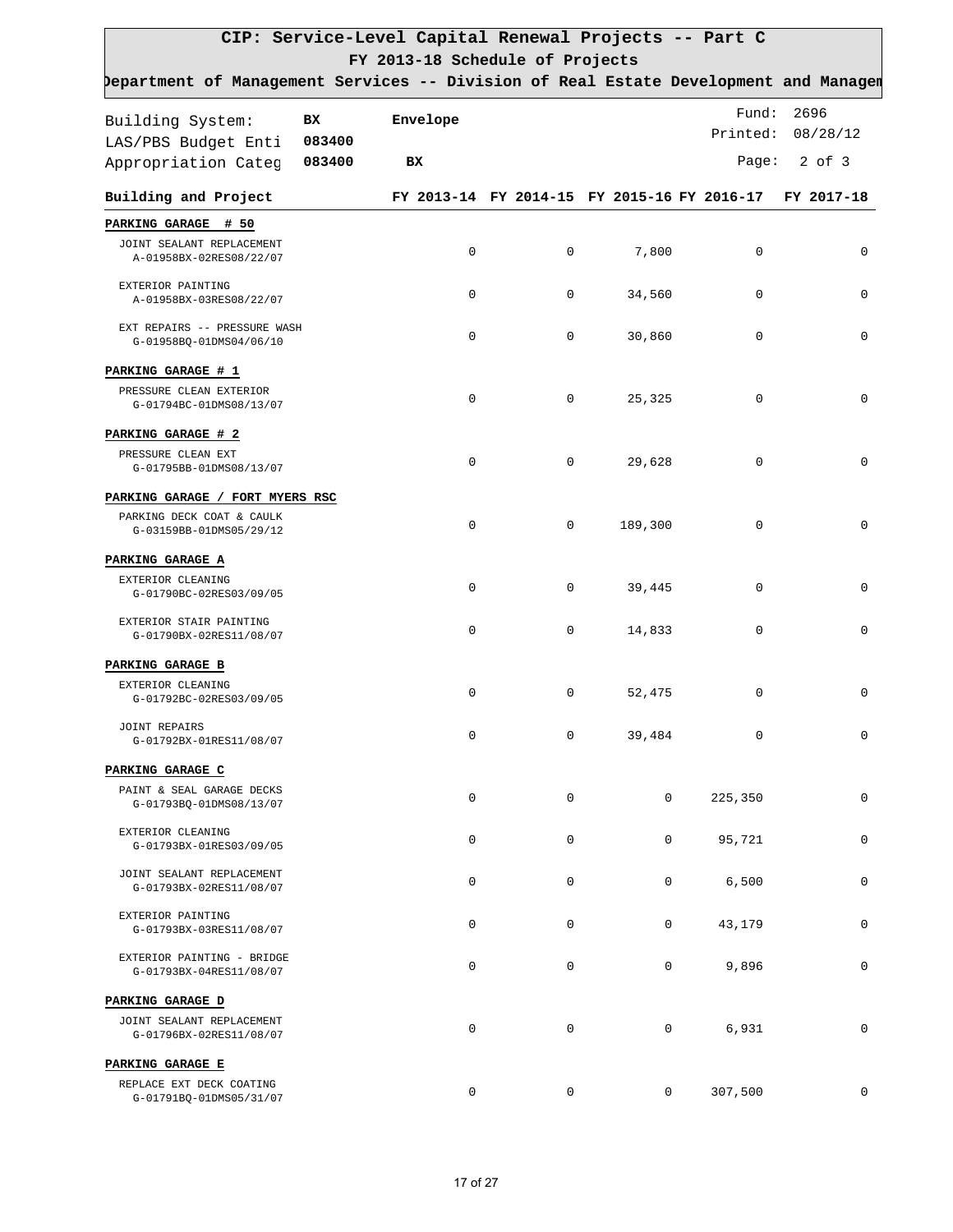| Department of Management Services -- Division of Real Estate Development and Managem |        |          |             |           |             |             |                                                        |            |
|--------------------------------------------------------------------------------------|--------|----------|-------------|-----------|-------------|-------------|--------------------------------------------------------|------------|
| Building System:                                                                     | BX     | Envelope |             |           |             |             | Fund:                                                  | 2696       |
| LAS/PBS Budget Enti                                                                  | 083400 |          |             |           |             |             | Printed:                                               | 08/28/12   |
| Appropriation Categ                                                                  | 083400 | BX       |             |           |             |             | Page:                                                  | $3$ of $3$ |
| Building and Project                                                                 |        |          |             |           |             |             | FY 2013-14 FY 2014-15 FY 2015-16 FY 2016-17 FY 2017-18 |            |
| PEPPER BLDG                                                                          |        |          |             |           |             |             |                                                        |            |
| EXTERIOR SEALING<br>A-02330BC-01GEM04/28/98                                          |        |          | $\Omega$    |           | $\Omega$    | $\Omega$    | 200,900                                                | $\Omega$   |
| WINDOW GASKET AND CAULKING REPLACEMENTS<br>A-02330BE-01DMS05/22/09                   |        |          | $\Omega$    |           | $\Omega$    | $\Omega$    | 219,450                                                | $\Omega$   |
| S PARKING GARAGE ROHDE RSC                                                           |        |          |             |           |             |             |                                                        |            |
| CLEANING, WATERPROOFING AND SEALING<br>G-02550BQ-01DMS06/09/10                       |        |          | $\mathbf 0$ |           | $\mathbf 0$ | $\mathbf 0$ | 310,000                                                | $\Omega$   |
| TRAMMELL BLDG                                                                        |        |          |             |           |             |             |                                                        |            |
| PRESSURE WASH AND SEAL BUILDING<br>A-00779BC-01DMS04/16/12                           |        |          | $\mathbf 0$ |           | $\Omega$    | 50,000      | $\Omega$                                               | $\Omega$   |
| EXTERIOR PRECAST REPAIR<br>A-00779BC-01DMS06/10/10                                   |        |          | $\mathbf 0$ |           | $\Omega$    | $\Omega$    | 2,450,000                                              | $\Omega$   |
| TWIN TOWERS                                                                          |        |          |             |           |             |             |                                                        |            |
| EXT CLEAN & SEAL<br>A-00773BX-01RES11/01/07                                          |        |          | $\mathbf 0$ |           | 0           | 0           | 150,000                                                | $\Omega$   |
| rojects Total:                                                                       |        | 12,400   |             | 2,298,000 |             | 3,207,175   | 4,360,427                                              | 159,500    |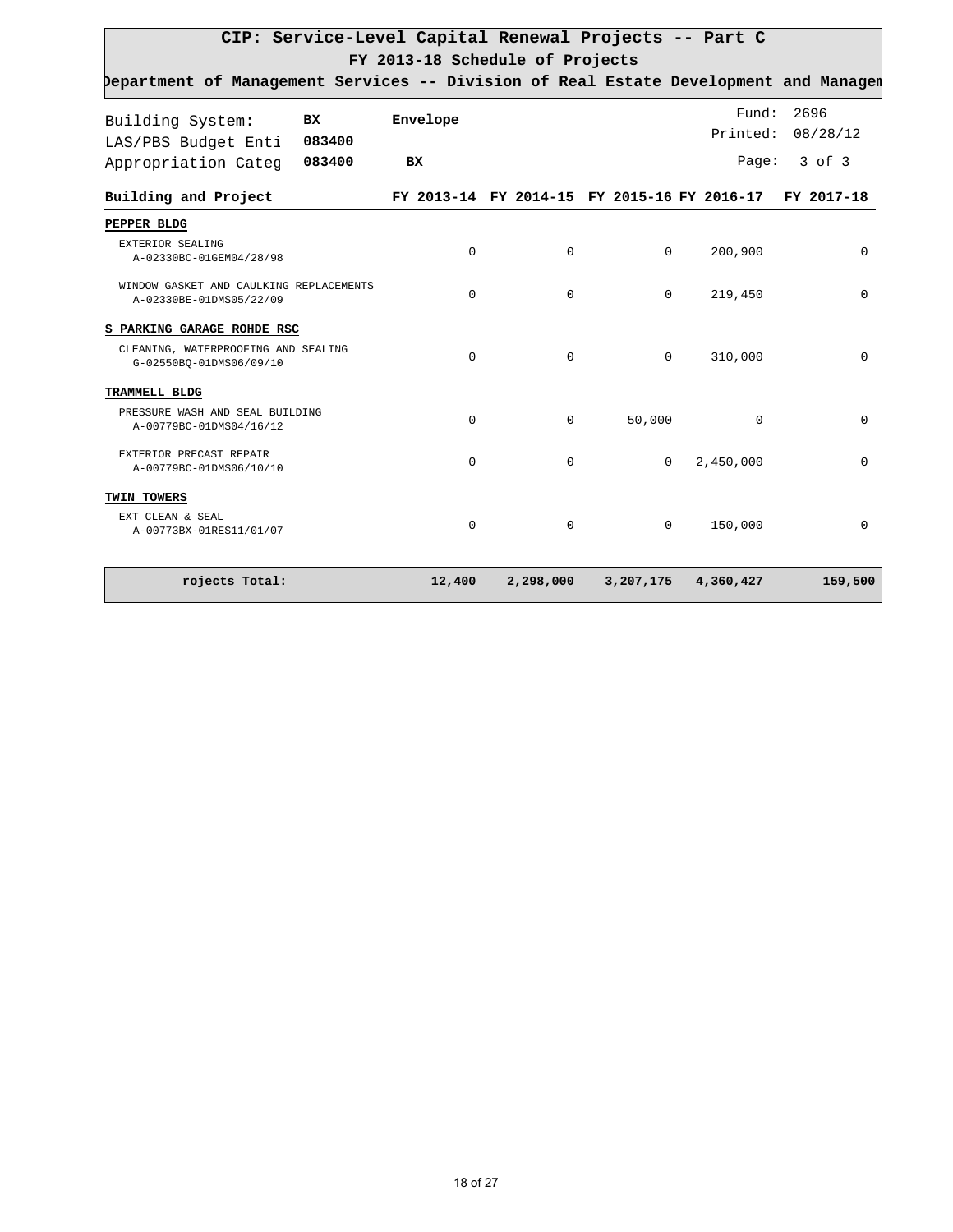|                                                                                           |                     | FY 2013-18 Schedule of Projects |              | CIP: Service-Level Capital Renewal Projects -- Part C |                   |                  |
|-------------------------------------------------------------------------------------------|---------------------|---------------------------------|--------------|-------------------------------------------------------|-------------------|------------------|
| Department of Management Services -- Division of Real Estate Development and Managem      |                     |                                 |              |                                                       |                   |                  |
| <b>Building System:</b><br><b>LAS/PBS Budget Entity:</b>                                  | <b>BI</b><br>083400 | Interior                        |              |                                                       | Fund:<br>Printed: | 2696<br>08/28/12 |
| Appropriation Category                                                                    | 083400              | BI                              |              |                                                       | Page:             | 1 of 1           |
| Building and Project                                                                      |                     |                                 |              | FY 2013-14 FY 2014-15 FY 2015-16 FY 2016-17           |                   | FY 2017-18       |
| <b>CARLTON BLDG</b><br>DOOR HARDWARE REPLACEMENT<br>A-00759BF-01DMS04/14/06               |                     | $\mathbf 0$                     | $\mathbf{0}$ | $\Omega$                                              | $\overline{0}$    | 250,000          |
| <b>CEILING REPLACEMENT</b><br>A-00759BL-04RES02/20/08                                     |                     | $\Omega$                        | 0            | $\Omega$                                              | $\Omega$          | 304.885          |
| COLLINS BLDG<br>DOOR HARDWARE REPLACEMENT<br>A-00765BI-04RES03/02/05                      |                     | $\mathbf 0$                     | $\Omega$     | 73,950                                                | $\Omega$          | $\Omega$         |
| HISTORIC CAPITAL<br>DOOR HARDWARE REPLACEMENT<br>A-00758BI-02RES07/17/07                  |                     | $\Omega$                        | $\Omega$     | $\Omega$                                              | 18,164            | $\Omega$         |
| <b>JAMES BLDG</b><br><b>INTERIOR RENOVATION - COMPUTER LAB</b><br>A-00755BQ-01DMS08/10/07 |                     | $\Omega$                        | $\mathbf 0$  | $\Omega$                                              | $\mathbf{0}$      | 55,500           |
| Projects Total                                                                            |                     | $\mathbf 0$                     | $\mathbf 0$  | 73,950                                                | 18,164            | 610,385          |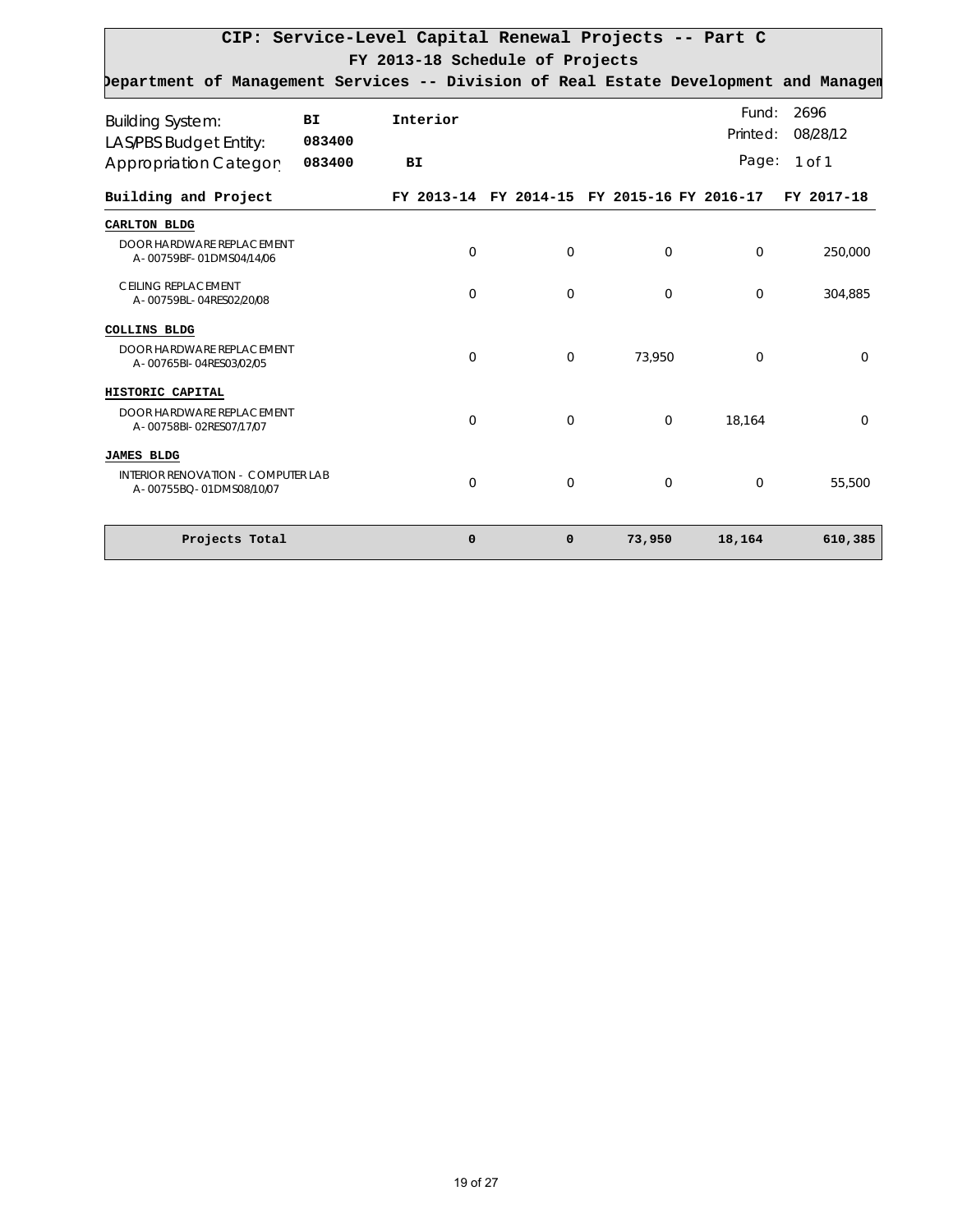| CIP: Service-Level Capital Renewal Projects -- Part C<br>FY 2013-18 Schedule of Projects |                 |             |         |                                                        |                   |  |  |  |
|------------------------------------------------------------------------------------------|-----------------|-------------|---------|--------------------------------------------------------|-------------------|--|--|--|
| Department of Management Services -- Division of Real Estate Development and Managem     |                 |             |         |                                                        |                   |  |  |  |
|                                                                                          |                 |             |         |                                                        |                   |  |  |  |
| Building System:<br>BН                                                                   | Mechanical HVAC |             |         | Fund:                                                  | 2696              |  |  |  |
| LAS/PBS Budget Enti<br>083400                                                            |                 |             |         |                                                        | Printed: 08/28/12 |  |  |  |
| Appropriation Categ<br>083400                                                            | BH              |             |         | Page:                                                  | $1$ of $1$        |  |  |  |
| Building and Project                                                                     |                 |             |         | FY 2013-14 FY 2014-15 FY 2015-16 FY 2016-17 FY 2017-18 |                   |  |  |  |
| CCOC CENTRAL ENERGY PLANT                                                                |                 |             |         |                                                        |                   |  |  |  |
| HVAC COOLING TOWER REPAIRS<br>A-03610BM-01RES10/02/07                                    | $\mathbf 0$     | 0           | 98,550  | 0                                                      | 0                 |  |  |  |
| COLLINS BLDG                                                                             |                 |             |         |                                                        |                   |  |  |  |
| UPGRADE HVAC CONTROLS<br>A-00765BO-01DMS07/13/11                                         | 0               | 0           | 0       | 174,750                                                | $\mathbf 0$       |  |  |  |
| DEP LAB COMPLEX                                                                          |                 |             |         |                                                        |                   |  |  |  |
| COOLING TOWER GREYWATER TIE-IN<br>A-02300BO-01DMS05/16/08                                | 0               | 0           | 0       | $\mathbf 0$                                            | 25,000            |  |  |  |
| AHU REPLACEMENT<br>A-02300BO-03DMS05/16/08                                               | 400,000         | 0           | 0       | 0                                                      | 0                 |  |  |  |
| DIMICK BUILDING (REGIONAL SERVICE CENTER)                                                |                 |             |         |                                                        |                   |  |  |  |
| HVAC COOLING TOWER REPLACEMENT                                                           | 0               | 150,000     | 0       | 0                                                      | $\mathbf 0$       |  |  |  |
| A-00776BO-01DMS04/10/12                                                                  |                 |             |         |                                                        |                   |  |  |  |
| DOUGLAS BLDG                                                                             |                 |             |         |                                                        |                   |  |  |  |
| HVAC SYSTEM CLEAN & SEAL<br>A-00771BO-01DMS01/11/08                                      | 0               | 0           | 0       | 0                                                      | 375,000           |  |  |  |
| ELLIOTT BLDG                                                                             |                 |             |         |                                                        |                   |  |  |  |
| NEW HVAC CONTROLS<br>A-00777BM-01DMS05/28/10                                             | 0               | 0           | 0       | 6,685                                                  | $\mathbf 0$       |  |  |  |
| <b>FDLE MAIN</b>                                                                         |                 |             |         |                                                        |                   |  |  |  |
| HVAC SYSTEM CLEAN & SEAL W/UPGRADES PH. 5<br>A-02779BO-03DMS08/24/10                     | 600,000         | 0           | 0       | 0                                                      | $\mathbf 0$       |  |  |  |
| HOUSE OFFICE BLDG                                                                        |                 |             |         |                                                        |                   |  |  |  |
| HVAC SYSTEM CLEAN & SEAL<br>A-00746BO-01DMS01/11/08                                      | 0               | 0           | 0       | 0                                                      | 295,000           |  |  |  |
| SENATE OFFICE BLDG                                                                       |                 |             |         |                                                        |                   |  |  |  |
| HVAC SYSTEM CLEAN & SEAL<br>A-00753BO-01DMS01/11/08                                      | $\mathbf 0$     | $\mathbf 0$ | 0       | $\mathbf 0$                                            | 345,000           |  |  |  |
| TRAMMELL BLDG                                                                            |                 |             |         |                                                        |                   |  |  |  |
| VFD DRIVE ADDITION<br>A-00779BO-01DMS07/07/10                                            | 0               | 9,895       | 0       | 0                                                      | 0                 |  |  |  |
| TURLINGTON EDUCATION                                                                     |                 |             |         |                                                        |                   |  |  |  |
| THERMOSTAT CONTROLS UPGRADE                                                              |                 |             |         |                                                        |                   |  |  |  |
| A-00095BO-01DMS06/10/10                                                                  | 0               | 0           | 610,000 | 0                                                      | 0                 |  |  |  |
| REMOVE ABANDONED COOLING TOWERS<br>A-00095BO-01DMS08/05/11                               | $\mathbf 0$     | $\mathbf 0$ | 0       | 85,000                                                 | $\mathbf 0$       |  |  |  |
| rojects Total:                                                                           | 1,000,000       | 159,895     | 708,550 | 266,435                                                | 1,040,000         |  |  |  |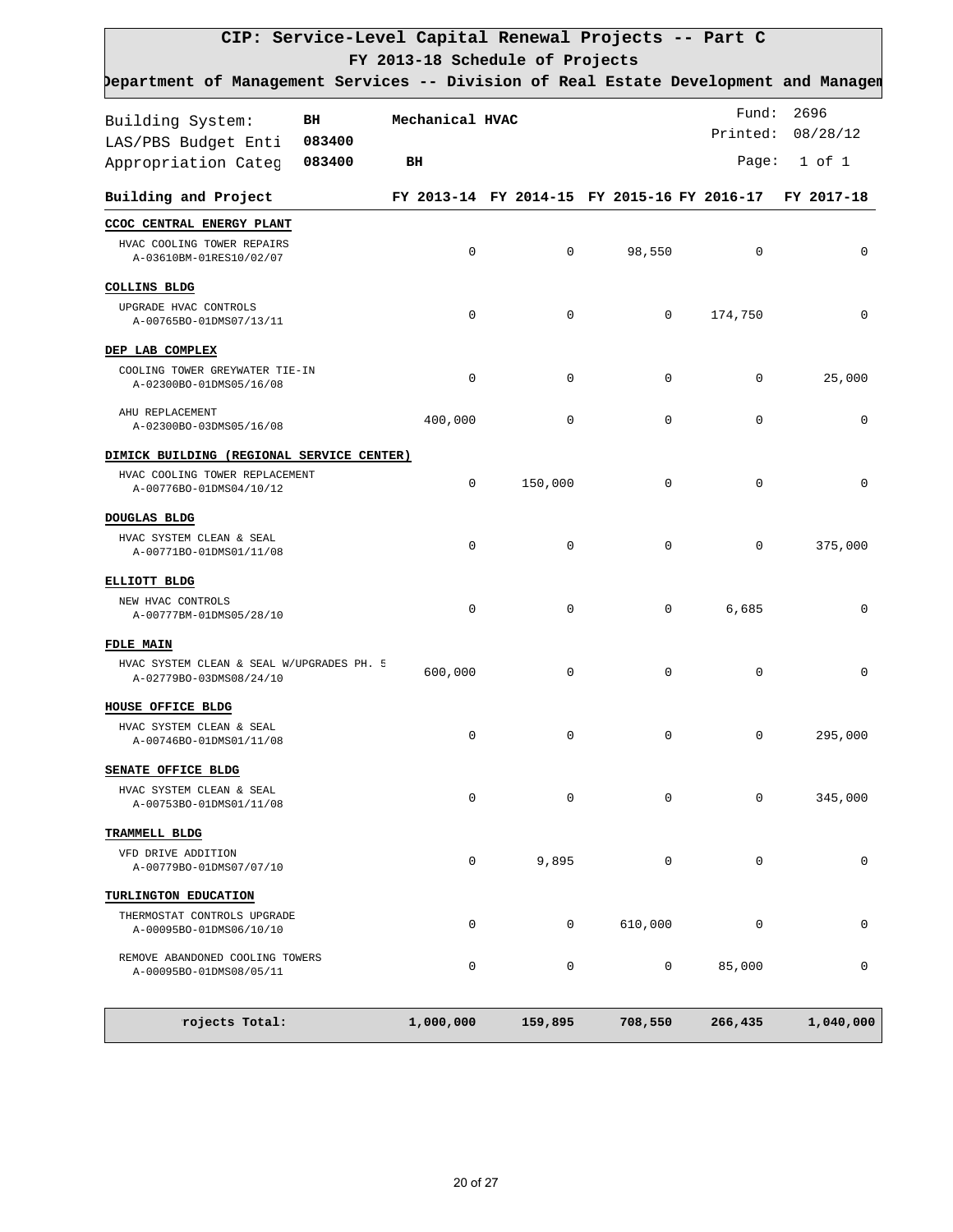|                                                                                      |               |             | CIP: Service-Level Capital Renewal Projects -- Part C |             |          |                        |
|--------------------------------------------------------------------------------------|---------------|-------------|-------------------------------------------------------|-------------|----------|------------------------|
| Department of Management Services -- Division of Real Estate Development and Managem |               |             | FY 2013-18 Schedule of Projects                       |             |          |                        |
| <b>Building System:</b><br>LAS/PBS Budget Entity:                                    | BP.<br>083400 | Plumbing    |                                                       |             | Printed: | Fund: 2696<br>08/28/12 |
| Appropriation Category                                                               | 083400        | <b>BP</b>   |                                                       |             | Page:    | 1 of 1                 |
| Building and Project                                                                 |               |             | FY 2013-14 FY 2014-15 FY 2015-16 FY 2016-17           |             |          | FY 2017-18             |
| PARKING GARAGE # 63<br>STORMWATER FILTER PIT RENEWAL<br>G-02297BN-01DMS01/03/11      |               | $\Omega$    | $\Omega$                                              | $\Omega$    | 80,000   | $\Omega$               |
| Projects Total                                                                       |               | $\mathbf 0$ | $\mathbf{0}$                                          | $\mathbf 0$ | 80,000   | $\mathbf{0}$           |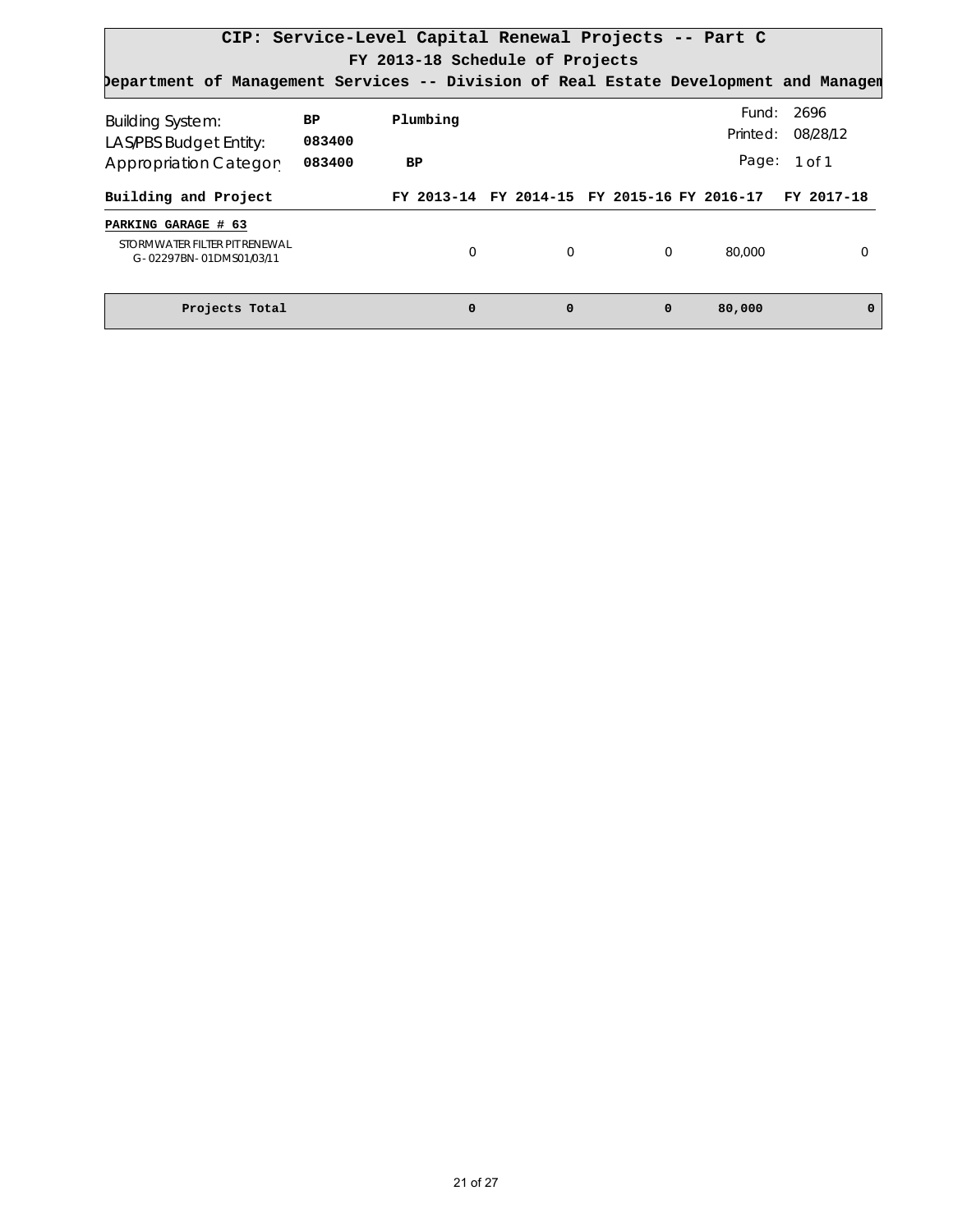| )epartment of Management Services -- Division of Real Estate Development and Managem |           |                     |             |             |                                                        |                   |
|--------------------------------------------------------------------------------------|-----------|---------------------|-------------|-------------|--------------------------------------------------------|-------------------|
| Building System:                                                                     | <b>BR</b> | Roof                |             |             | Fund:                                                  | 2696              |
| LAS/PBS Budget Enti                                                                  | 083400    |                     |             |             |                                                        | Printed: 08/28/12 |
| Appropriation Categ                                                                  | 083400    | BR                  |             |             | Page:                                                  | $1$ of $2$        |
| Building and Project                                                                 |           |                     |             |             | FY 2013-14 FY 2014-15 FY 2015-16 FY 2016-17 FY 2017-18 |                   |
| 09003 - STATE WIDE                                                                   |           |                     |             |             |                                                        |                   |
| INFRARED ROOF SCANS DMS BLDGS STATEWIDE<br>A-09003BD-01DMS04/16/12                   |           | 150,000             | $\mathbf 0$ | $\mathbf 0$ | $\mathbf 0$                                            | 0                 |
| ALACHUA RSC EAST                                                                     |           |                     |             |             |                                                        |                   |
| ROOF DRAINAGE RENOVATION<br>A-04069BR-01GJN07/13/10                                  |           | $\mathbf 0$         | $\mathbf 0$ | 12,365      | 0                                                      | 0                 |
| ALACHUA RSC NORTH                                                                    |           |                     |             |             |                                                        |                   |
| ROOF DRAINAGE RENOVATION<br>A-04068BR-01GJN07/13/10                                  |           | $\mathbf 0$         | 0           | 12,365      | 0                                                      | $\mathbf 0$       |
| CARLTON BLDG                                                                         |           |                     |             |             |                                                        |                   |
| ROOF GUTTER REPAIR<br>A-00759BD-01DMS04/14/08                                        |           | $\mathbf 0$         | 123,200     | 0           | 0                                                      | 0                 |
| ROOFING RENOVATION<br>A-00759BR-01RES04/06/05                                        |           | $\mathbf 0$         | 0           | 70,013      | $\mathsf 0$                                            | 0                 |
| DEP LAB COMPLEX                                                                      |           |                     |             |             |                                                        |                   |
| ROOFING REPLACEMENT BLDG A, B & C<br>A-02300BD-01DMS06/27/04                         |           | $\mathbf 0$         | 250,000     | 0           | 0                                                      | $\Omega$          |
| DIMICK BUILDING (REGIONAL SERVICE CENTER)                                            |           |                     |             |             |                                                        |                   |
| ROOFING REPLACEMENT<br>A-00776BD-01DMS05/31/07                                       |           | 693,600             | 0           | 0           | 0                                                      | 0                 |
| ELLIOTT BLDG                                                                         |           |                     |             |             |                                                        |                   |
| REPLACE ROOF<br>A-00777BD-01DMS05/28/10                                              |           | $\mathbf 0$         | 0           | 247,000     | $\mathsf 0$                                            | 0                 |
| FLETCHER BLDG                                                                        |           |                     |             |             |                                                        |                   |
| ROOFING REPAIRS<br>A-00757BR-01RES04/11/08                                           |           | 0                   | 0           | 14,833      | 0                                                      | 0                 |
| FORT MYERS RSC                                                                       |           |                     |             |             |                                                        |                   |
| ROOF COATING / PAINTING<br>A-03029BD-01DMS03/17/06                                   |           | 0                   | 0           | 150,000     | 0                                                      | 0                 |
| FORT PIERCE R S C                                                                    |           |                     |             |             |                                                        |                   |
| ROOF REPLACEMENT<br>A-03031BD-01DMS12/06/07                                          |           | 400,000             | 0           | 0           | $\mathbf 0$                                            | 0                 |
| GOVERNOR'S MANSION                                                                   |           |                     |             |             |                                                        |                   |
| REROOF GOVERNOR'S MANSION<br>A-01911BD-01DMS04/09/12                                 |           | 300,000             | 0           | 0           | 0                                                      | 0                 |
| HOUSE OFFICE BLDG                                                                    |           |                     |             |             |                                                        |                   |
| ROOFING REPLACEMENT<br>A-00746BR-01RES12/11/07                                       |           | $\mathsf{O}\xspace$ | 0           | 60,414      | 0                                                      | 0                 |
| HURSTON N TOWER                                                                      |           |                     |             |             |                                                        |                   |
| REPLACE ROOF @ NORTH TOWER<br>A-00764BD-01DMS08/18/11                                |           | 370,000             | 0           | 0           | 0                                                      | 0                 |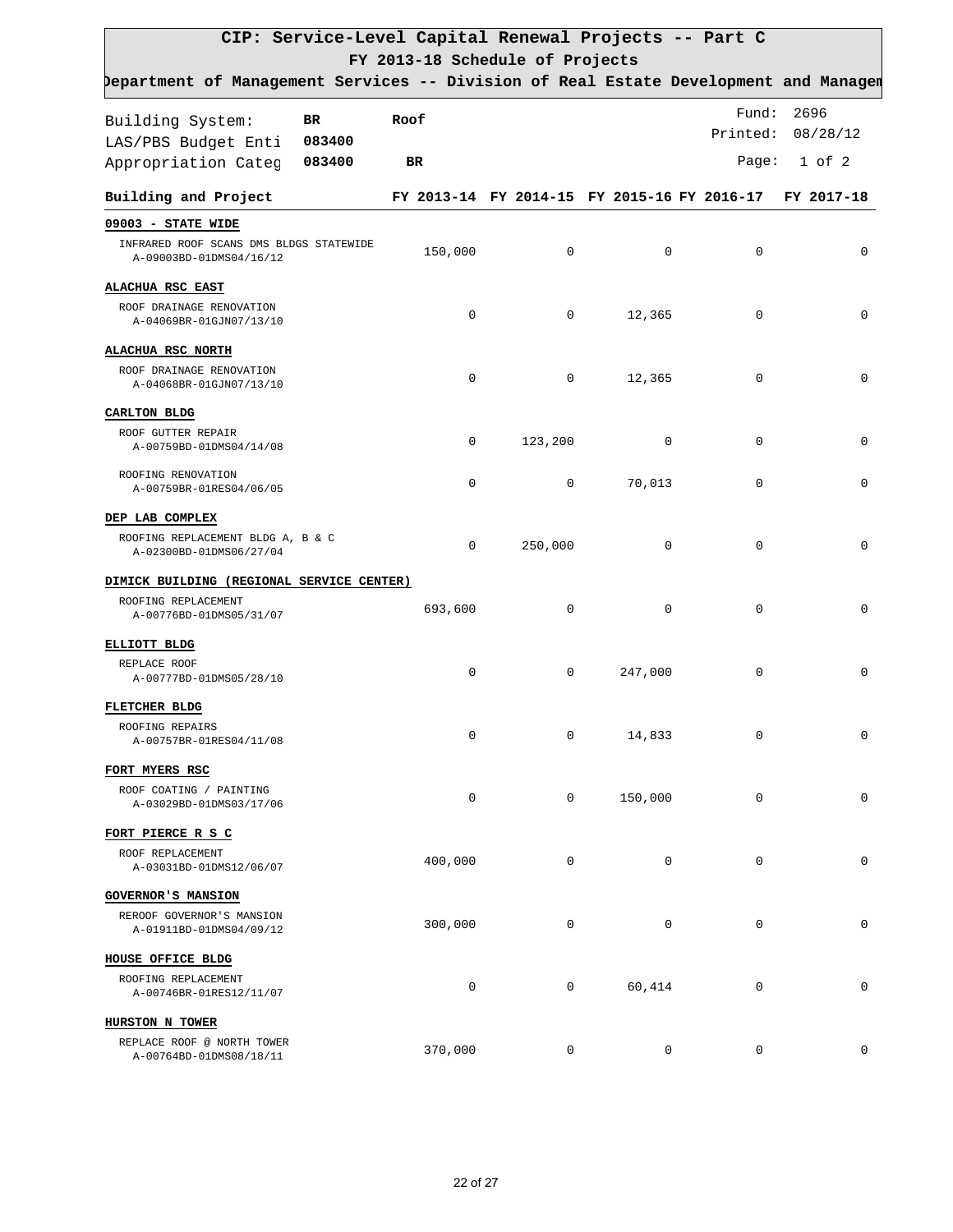| Department of Management Services -- Division of Real Estate Development and Managem |                     |             |             |                                                        |                   |                  |
|--------------------------------------------------------------------------------------|---------------------|-------------|-------------|--------------------------------------------------------|-------------------|------------------|
| Building System:<br>LAS/PBS Budget Enti                                              | <b>BR</b><br>083400 | Roof        |             |                                                        | Fund:<br>Printed: | 2696<br>08/28/12 |
| Appropriation Categ                                                                  | 083400              | <b>BR</b>   |             |                                                        | Page:             | $2$ of $2$       |
| Building and Project                                                                 |                     |             |             | FY 2013-14 FY 2014-15 FY 2015-16 FY 2016-17 FY 2017-18 |                   |                  |
| HURSTON S TOWER                                                                      |                     |             |             |                                                        |                   |                  |
| REPLACE ROOF @ SOUTH TOWER<br>A-01965BD-01DMS08/18/11                                |                     | 920,000     | 0           | 0                                                      | 0                 | $\Omega$         |
| <b>LARSON BLDG</b>                                                                   |                     |             |             |                                                        |                   |                  |
| ROOFING REPAIRS<br>A-00766BR-01RES04/11/08                                           |                     | $\mathbf 0$ | $\mathbf 0$ | 17,300                                                 | $\mathbf 0$       | $\Omega$         |
| RECORD STORAGE ANNEX                                                                 |                     |             |             |                                                        |                   |                  |
| ROOF ACCESS LADDER<br>A-03071BO-02DMS08/13/07                                        |                     | $\mathbf 0$ | $\mathbf 0$ | 8,050                                                  | $\mathbf 0$       | $\mathbf 0$      |
| ROHDE RSC                                                                            |                     |             |             |                                                        |                   |                  |
| 4TH LEVEL DECK REPLACEMENT<br>A-00783BD-01DMS03/12/08                                |                     | $\Omega$    | $\Omega$    | $\Omega$                                               | $\Omega$          | 828,342          |
| ROOF REPLACEMENT<br>A-00783BD-01DMS08/11/11                                          |                     | 1,288,000   | $\mathbf 0$ | $\mathbf 0$                                            | $\mathbf 0$       | $\mathbf 0$      |
| SENATE OFFICE BLDG                                                                   |                     |             |             |                                                        |                   |                  |
| ROOFING REPLACEMENT<br>A-00753BR-01RES12/11/07                                       |                     | $\mathbf 0$ | $\mathbf 0$ | 60,414                                                 | $\mathbf 0$       | $\Omega$         |
| rojects Total:                                                                       |                     | 4,121,600   | 373,200     | 652,754                                                | $\mathbf 0$       | 828,342          |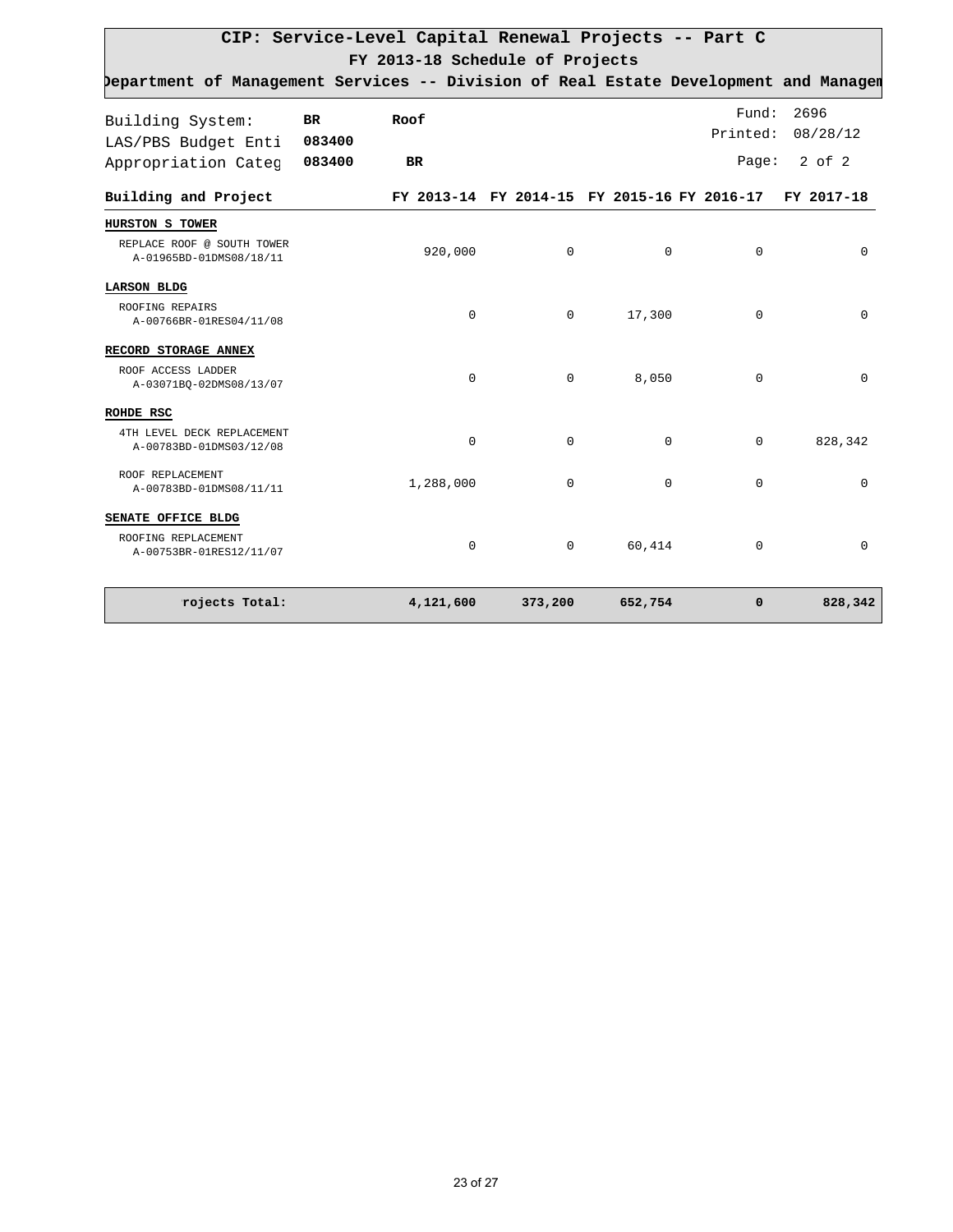| Department of Management Services -- Division of Real Estate Development and Managem |              |             |              |                                             |                   |                  |
|--------------------------------------------------------------------------------------|--------------|-------------|--------------|---------------------------------------------|-------------------|------------------|
| <b>Building System:</b><br>LAS/PBS Budget Entity:                                    | BG<br>083400 | Site        |              |                                             | Fund:<br>Printed: | 2696<br>08/28/12 |
| Appropriation Category                                                               | 083400       | BG          |              |                                             | Page:             | $1$ of $1$       |
| Building and Project                                                                 |              |             |              | FY 2013-14 FY 2014-15 FY 2015-16 FY 2016-17 |                   | FY 2017-18       |
| CAPITOL BUILDING                                                                     |              |             |              |                                             |                   |                  |
| WALLER PARK (CAPITOL PLAZA) SEALING<br>A-00744BQ-01DMS07/18/12                       |              | $\Omega$    | 400,000      | $\Omega$                                    | $\Omega$          | $\Omega$         |
| CCOC CENTRAL ENERGY PLANT                                                            |              |             |              |                                             |                   |                  |
| CCOC PARKING LOTS REFURBISHMENT PHASE 1<br>A-03610BG-01DMS11/04/09                   |              | $\mathbf 0$ | 350,000      | $\Omega$                                    | $\Omega$          | $\Omega$         |
| CCOC PARKING LOTS REFURBISHMENT PHASE 2<br>A-03610BG-02DMS11/04/09                   |              | $\mathbf 0$ | $\mathbf{O}$ | 350,000                                     | $\overline{O}$    | $\mathbf 0$      |
| CCOC PARKING LOTS REFURBISHMENT PHASE 3<br>A-03610BG-03DMS11/04/09                   |              | $\mathbf 0$ | $\mathbf{O}$ | $\mathbf{O}$                                | 350,000           | $\mathbf 0$      |
| CCOC PARKING LOTS REFURBISHMENT PHASE 4<br>A-03610BG-04DMS11/04/09                   |              | $\Omega$    | $\Omega$     | $\Omega$                                    | $\Omega$          | 350,000          |
| EXECUTIVE OFFICE DOE                                                                 |              |             |              |                                             |                   |                  |
| <b>BUILDING DEMOLITION / SITE PAVING</b><br>A-00767BQ-01DMS04/09/12                  |              | $\mathbf 0$ | $\Omega$     | $\Omega$                                    | $\Omega$          | 748,500          |
| HURSTON N TOWER                                                                      |              |             |              |                                             |                   |                  |
| PLAZA RENOVATION<br>A-00764BQ-01DMS08/22/12                                          |              | $\mathbf 0$ | 1,104,000    | $\Omega$                                    | $\Omega$          | $\Omega$         |
| <b>JAMES BLDG</b>                                                                    |              |             |              |                                             |                   |                  |
| <b>WALKWAY EDGE REPAIRS</b><br>A-00755BQ-01DMS11/06/09                               |              | $\mathbf 0$ | $\mathbf{O}$ | $\Omega$                                    | 37,000            | $\mathbf 0$      |
| Projects Total                                                                       |              | $\mathbf 0$ | 1,854,000    | 350,000                                     | 387,000           | 1,098,500        |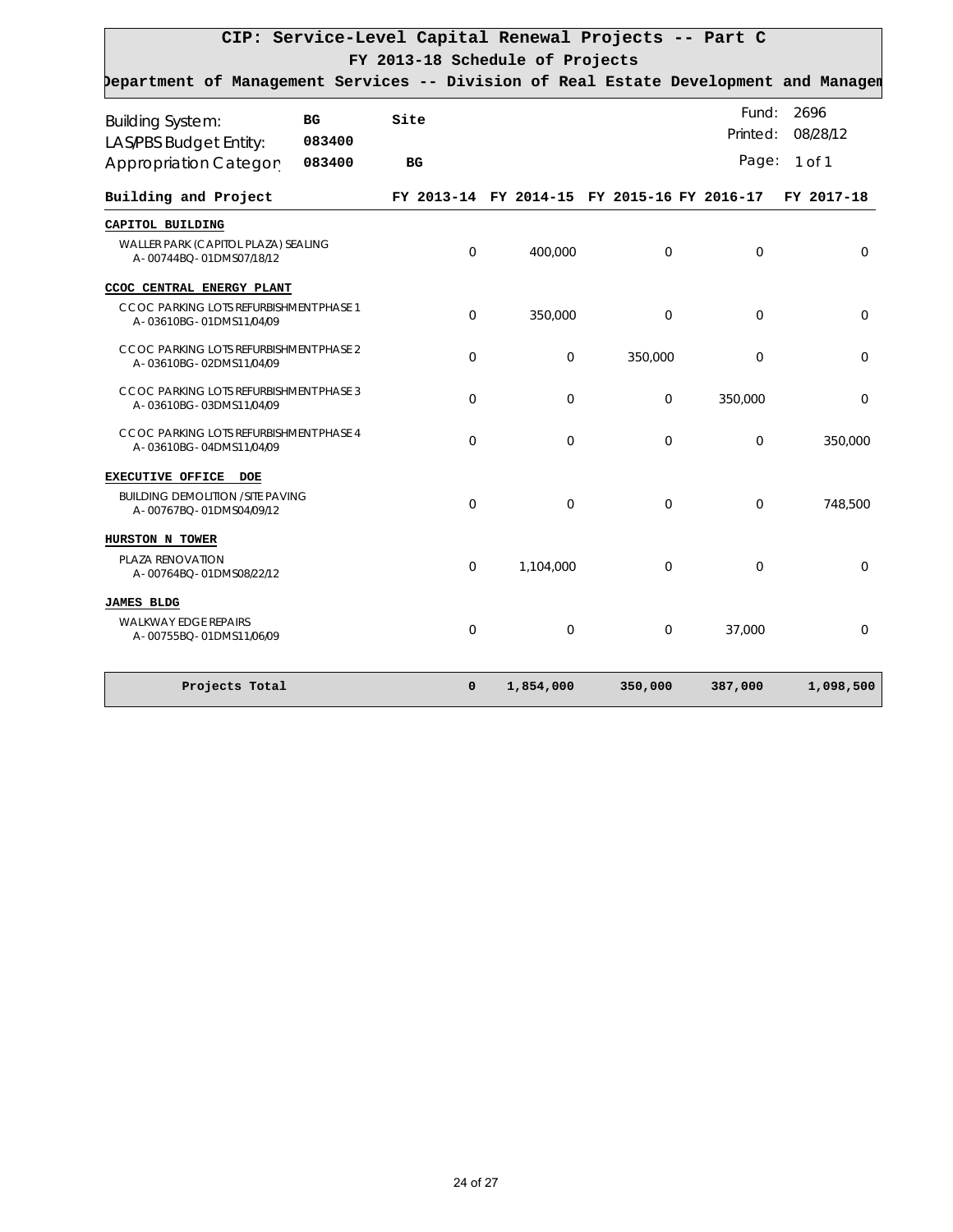| Department of Management Services -- Division of Real Estate Development and Managem |              |             |             |                                             |                   |                  |
|--------------------------------------------------------------------------------------|--------------|-------------|-------------|---------------------------------------------|-------------------|------------------|
| <b>Building System:</b><br>LAS/PBS Budget Entity:                                    | BD<br>083400 | Special     |             |                                             | Fund:<br>Printed: | 2696<br>08/28/12 |
| Appropriation Category                                                               | 083400       | BD          |             |                                             | Page:             | 1 of 2           |
| Building and Project                                                                 |              |             |             | FY 2013-14 FY 2014-15 FY 2015-16 FY 2016-17 |                   | FY 2017-18       |
| <b>CARLTON BLDG</b>                                                                  |              |             |             |                                             |                   |                  |
| <b>ELEVATOR RENOVATION</b><br>A-00759BD-01RES02/20/08                                |              | $\mathbf 0$ | $\mathbf 0$ | 0                                           | 0                 | 18,534           |
| CCOC 2585 DOH # 2                                                                    |              |             |             |                                             |                   |                  |
| RADON MEASUREMENT & SURVEY<br>A-03917BQ-01DMS03/16/11                                |              | $\mathbf 0$ | 5,000       | $\overline{0}$                              | $\overline{O}$    | $\mathbf 0$      |
| CCOC 4025 DOH # 1                                                                    |              |             |             |                                             |                   |                  |
| RADON MEASUREMENT & SURVEY<br>A-03916BQ-01DMS03/16/11                                |              | $\mathbf 0$ | 5,000       | $\mathbf 0$                                 | $\mathbf 0$       | $\mathbf 0$      |
| CCOC 4030 APD/DMS                                                                    |              |             |             |                                             |                   |                  |
| RADON MEASUREMENT & SURVEY<br>A-03611BQ-01DMS03/16/11                                |              | $\mathbf 0$ | 5,000       | $\mathbf 0$                                 | $\overline{0}$    | $\mathbf 0$      |
| CCOC 4040 DMS / ELDER AFFAIRS                                                        |              |             |             |                                             |                   |                  |
| RADON MEASUREMENT & SURVEY<br>A-03612BQ-01DMS03/16/11                                |              | $\mathbf 0$ | 5,000       | $\mathbf 0$                                 | $\mathbf 0$       | 0                |
| CCOC 4042 DOH # 3                                                                    |              |             |             |                                             |                   |                  |
| RADON MEASUREMENT & SURVEY<br>A-03918BQ-01DMS03/16/11                                |              | $\mathbf 0$ | 5,000       | $\mathbf 0$                                 | $\overline{O}$    | $\mathbf 0$      |
| CCOC 4050 DMS                                                                        |              |             |             |                                             |                   |                  |
| RADON MEASUREMENT & SURVEY<br>A-03613BQ-01DMS03/16/11                                |              | $\mathbf 0$ | 5,000       | 0                                           | $\overline{0}$    | $\mathbf 0$      |
| CCOC 4052 DOH 44                                                                     |              |             |             |                                             |                   |                  |
| RADON MEASUREMENT & SURVEY<br>A-03919BQ-01DMS03/16/11                                |              | $\mathbf 0$ | 5,000       | $\mathbf 0$                                 | $\overline{0}$    | $\mathbf 0$      |
| CCOC 4055 EATZ CAFE                                                                  |              |             |             |                                             |                   |                  |
| RADON MEASUREMENT & SURVEY<br>A-03749BQ-01DMS03/16/11                                |              | $\mathbf 0$ | 2,500       | 0                                           | 0                 | 0                |
| CCOC 4070 DC                                                                         |              |             |             |                                             |                   |                  |
| RADON MEASUREMENT & SURVEY<br>A-03897BQ-01DMS03/16/11                                |              | $\mathbf 0$ | 5,000       | $\mathbf 0$                                 | 0                 | $\mathbf 0$      |
| CCOC EOC SADOWSK-2555                                                                |              |             |             |                                             |                   |                  |
| RADON MEASUREMENT & SURVEY<br>A-03715BQ-01DMS03/16/11                                |              | 0           | 5,000       | 0                                           | 0                 | 0                |
| CCOC GUNTER BLDG-2540 PSC                                                            |              |             |             |                                             |                   |                  |
| RADON MEASUREMENT & SURVEY<br>A-03608BQ-01DMS03/16/11                                |              | $\mathbf 0$ | 5,000       | 0                                           | 0                 | 0                |
| CCOC RUDD BLDG-2575                                                                  |              |             |             |                                             |                   |                  |
| RADON MEASUREMENT & SURVEY<br>A-03716BQ-01DMS03/16/11                                |              | 0           | 5,000       | $\mathbf 0$                                 | 0                 | 0                |
| DIMICK BUILDING (REGIONAL SERVICE CENTER)                                            |              |             |             |                                             |                   |                  |
| ELEVATOR CONTROLS REPLACEMENT<br>A-00776BD-01AJP12/01/10                             |              | $\mathbf 0$ | 0           | 6,200                                       | 0                 | 0                |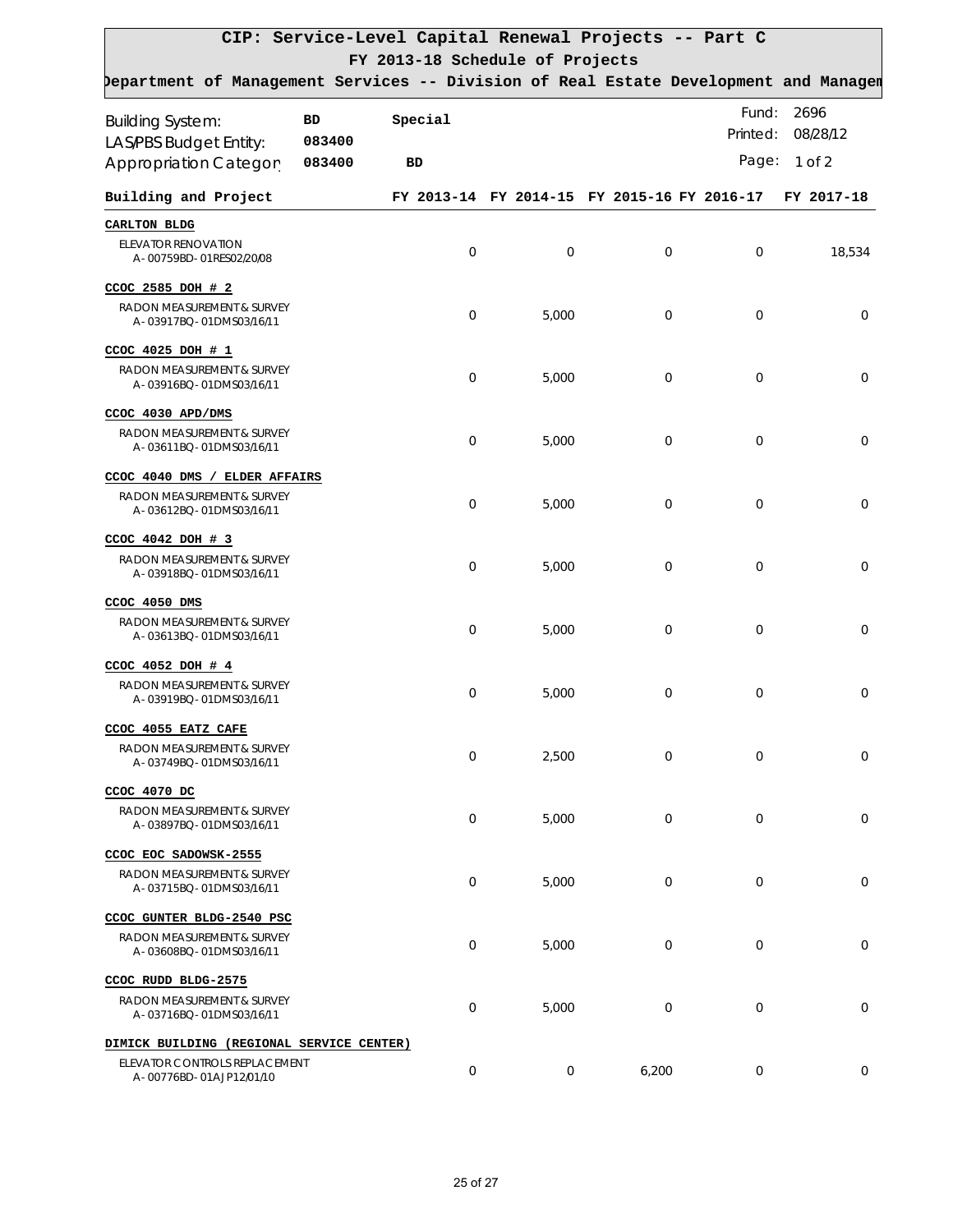|                                                                                      |           |                                 |           | CIP: Service-Level Capital Renewal Projects -- Part C |             |            |
|--------------------------------------------------------------------------------------|-----------|---------------------------------|-----------|-------------------------------------------------------|-------------|------------|
|                                                                                      |           |                                 |           |                                                       |             |            |
| Department of Management Services -- Division of Real Estate Development and Managem |           | FY 2013-18 Schedule of Projects |           |                                                       |             |            |
|                                                                                      |           |                                 |           |                                                       |             |            |
| <b>Building System:</b>                                                              | <b>BD</b> | Special                         |           |                                                       | Fund:       | 2696       |
| LAS/PBS Budget Entity:                                                               | 083400    |                                 |           |                                                       | Printed:    | 08/28/12   |
| Appropriation Category                                                               | 083400    | <b>BD</b>                       |           |                                                       | Page:       | 2 of 2     |
| Building and Project                                                                 |           |                                 |           | FY 2013-14 FY 2014-15 FY 2015-16 FY 2016-17           |             | FY 2017-18 |
| FORT MYERS RSC                                                                       |           |                                 |           |                                                       |             |            |
| REPLACE FLEVATOR HYDRAULIC VALVES<br>A-03029BH-01DMS08/02/11                         |           | 21.000                          | $\Omega$  | $\Omega$                                              | $\Omega$    | $\Omega$   |
| HURSTON N TOWER                                                                      |           |                                 |           |                                                       |             |            |
| <b>FLEVATOR RENOV. &amp; ADA ACCESS UPGRADES II</b><br>A-00764BH-01DMS12/16/11       |           | 798.000                         | $\Omega$  | $\Omega$                                              | $\Omega$    | $\Omega$   |
| PEPPER BLDG                                                                          |           |                                 |           |                                                       |             |            |
| <b>FLEVATOR REPLACEMENTS</b><br>A-02330BH-01DMS04/10/12                              |           | $\Omega$                        | 1.150.000 | 0                                                     | $\Omega$    | $\Omega$   |
| Projects Total                                                                       |           | 819,000                         | 1,207,500 | 6,200                                                 | $\mathbf 0$ | 18,534     |